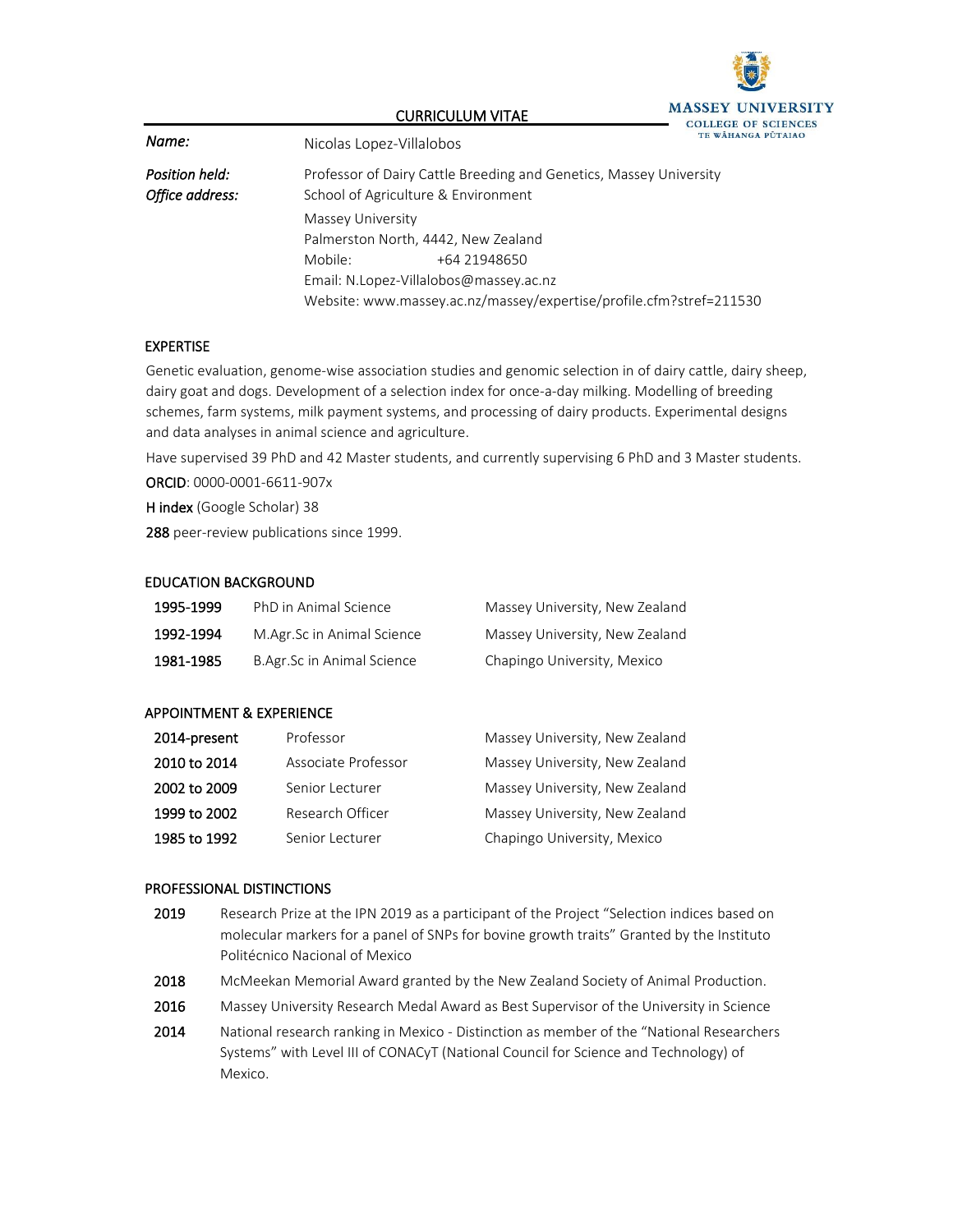## **TEACHING**

- Paper coordinator of course 117.765 Advanced Animal Breeding and Genetics since 2003, Massey University.
- Lectures on breeding objectives in the course 117.371 Animal Production since 2010, Massey University.
- Lectures on crossbreeding in the course 117.381 Solving Problems in Animal Production 2012, Massey University.
- Paper coordinator of the course 117.783 Special Topic in Animal Science (Linear Models for Animal Breeding) since 2004, Massey University.
- Paper coordinator of course 117.245 Principles of Animal Breeding and Genetics in 2021 (new course), Massey University.
- Lectures and projects on Designing Breeding Programs and Selection for Postgraduate Animal Breeding & Genetics Course 2021 to students of Huazhong Agricultural University, China.
- Lectures on breeds and crossbreeding to students of Universidad Autonoma del Estado de Mexico, Mexico since 2015
- Lectures on calculation of genetic gain to students of Universidad Autonoma del Estado de Mexico, Mexico since 2018.

## REFEREED SCIENTIFIC PAPERS SINCE 2010

- 1. Baudracco, J., Lopez-Villalobos, N., Holmes, C. W. and Macdonald, K. A. 2010. Effects of stocking rate, supplementation, genotype and their interactions on grazing dairy systems: a review. *New Zealand Journal of Agricultural Research* 53: 109-133. DOI: 10.1080/00288231003777665 ISSN: 0028-8233
- 2. Berry, S.D., Lopez-Villalobos, N., Beattie, E.M., Davis, S.R., Adams, L.F., Thomas, N.L., Ankersmit-Udy, A.E., Stanfield, A.M., Lehnert, K., Ward, H.E., Arias, J.A., Spelman, R.J. and Snell, R.G. 2010. Mapping a quantitative trait locus for the concentration of β-lactoglobulin in milk, and the effect of βlactoglobulin genetic variants on the composition of milk from Holstein-Friesian x Jersey crossbred cows. *New Zealand Veterinary Journal* 58: 1-5.
- 3. Dukkipati, V.S.R., Blair, H.T., Garrick, D.J., Lopez-Villalobos, N., Whittington, R.J., Reddacliff, L.A., Eppleston, J., Windsor, P. and Murray, A. 2010. Association of microsatellite polymorphisms with immune responses to a killed Mycobacterium avium subsp. paratuberculosis vaccine in Merino sheep. *New Zealand Veterinary Journal* 58: 237-245.
- 4. Geary U., Shalloo L., Lopez-Villalobos N. 2010. Development of a dairy processing sector model for the Irish dairy industry. Advances in Animal Biosciences 1: 335-335. <http://dx.doi.org/10.1017/S2040470010004784>
- 5. Geary, U., Lopez-Villalobos, N., Garrick, D.J. and Shalloo, L. 2010. Development and application of a processing model for the Irish dairy industry. *Journal of Dairy Science* 93: 5091-5100. <http://dx.doi.org/10.3168/jds.2010-3487>
- 6. Hickson, R.E., Lopez-Villalobos, N., Kenyon, P.R., Ridler, B.J. and Morris, S.T. 2010. Profitability of calving heifers at 2 compared with 3 years of age and the effect of incidence of assistance at parturition on profitability. *Animal Production Science* 50: 354-358.
- 7. Lopez-Villalobos, N., Penasa, M., Dal Zotto, R., Cassandro, M., Brade, W., Distl, O., Evans, R.D. and Cromie, A.R. 2010. Calculation of a cow culling merit index including specific heterosis in a multibreed dairy population. *Archiv fur Tierzucht* 53: 9-17.
- 8. Morris, S.T., Garrick, D.J., Lopez-Villalobos, N., Kenyon, P.R., Burke, J.L., Blair, H.T., 2010. Growth, feed intake and maternal performance of Angus heifers selected for high or low growth and milk production. *Animal Production Science* 50: 349-353.
- 9. Penasa, M., Lopez-Villalobos, N., Evans, R.D., Cromie, A.R., Dal Zotto, R., Cassandro, M., 2010. Crossbreeding effects on milk yield traits and calving interval in spring-calving dairy cows. *Journal of Animal Breeding and Genetics* 127: 300-307. DOI: 10.1111/j.1439-0388.2009.00840.x
- 10. Pickles, K.J., Mair, J.A., Lopez-Villalobos, N., Shaw, D.J., Scott, I. and Pomroy, W. 2010. Large intestinal mast cell count and proteinase expression is associated with larval burden in cyathostomin-infected horses. *Equine Veterinary Journal* 42: 652-657.
- 11. Ramirez-Restrepo, C.A., Barry, T.N., Marriner, A., Lopez-Villalobos, N., McWilliam, E.L., Lassey, K.R. and Clark, H. 2010. Effects of grazing willow fodder block upon methane production and blood composition in young sheep. *Animal Feed Science and Technology* 155: 33-43.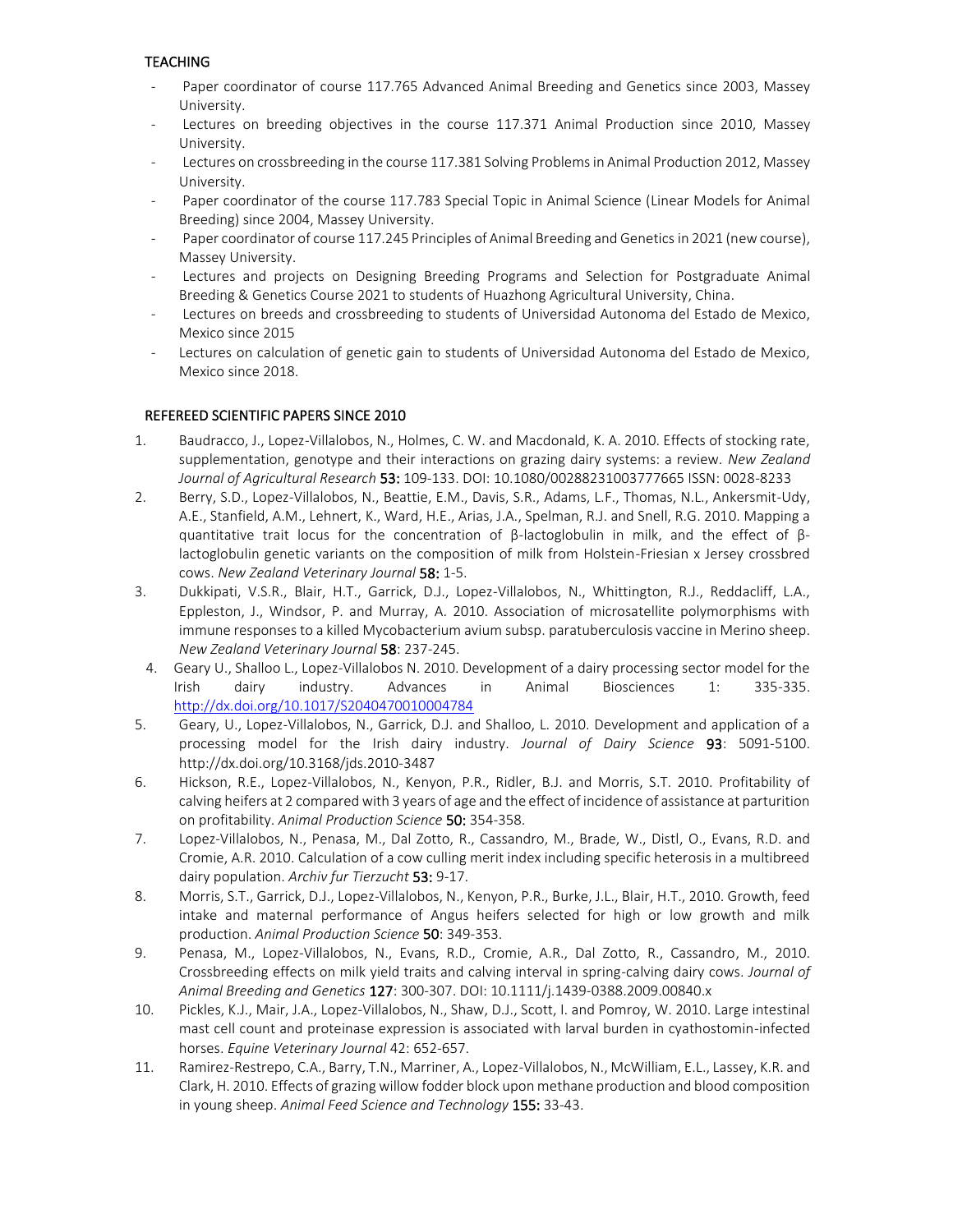- 12. Ramirez-Restrepo, C. A., Pernthaner, A., Barry, T. N., Lopez-Villalobos, N., Shaw, R., Pomroy, W. E. and Hein, W. R. 2010. Characterization of immune responses against gastrointestinal nematodes in weaned lambs grazing willow fodder blocks. *Animal Feed Science and Technology* 155: 99-110.
- 13. van der Linden, D.S., Kenyon, P.R., Blair, H.T., Lopez-Villalobos, N., Jenkinson, C.M.C., Peterson, S.W. and Mackenzie, D.D.S. 2010. Relationship between early postnatal growth and metabolic function of 16-month-old female offspring born to ewes exposed to different environments during pregnancy. *Journal of Developmental Origins of Health and Disease* 1: 50-59.
- 14. van der Linden, D.S., Lopez-Villalobos, N., Kenyon, P.R., Thorstensen, E., Jenkinson, C.M.C., Peterson, S.W. and Blair, H.T. 2010. Comparison of four techniques to estimate milk production in singletonrearing non-dairy ewes. *Small Ruminant Research* 90: 18-26.
- 15. van der Linden, D.S., Kenyon, P.R., Blair, H.T., Lopez-Villalobos, N., Jenkinson, C.M.C., Peterson, S.W. and Mackenzie, D.D.S. 2010. Effects of size and nutrition during pregnancy on glucose metabolism, fat metabolism and adrenal function of postpubertal female twin offspring. *Animal Production Science* 50: 869-879.
	- 16. van der Linden, D.S., Kenyon, P.R., Lopez-Villalobos, N., Jenkinson, C.M.C., Peterson, S.W. and Blair, H.T. 2010. Effects of ewe size and nutrition during pregnancy on performance of 2-year-old female offspring. *Journal of Agricultural Science* 148: 465-475.
	- 17. Mupeyo, B., Barry, T.N., Pomroy, W.E., Ramirez-Restrepo, C.A., Lopez-Villalobos, N. and Pernthaner, A. 2011. Effects of feeding willow (Salix spp.) upon death of established parasites and parasite fecundity. *Animal Feed Science and Technology* 164: 8-20. <http://dx.doi.org/10.1016/j.anifeedsci.2010.11.015> ISSN: 0377-8401
	- 18. Petrovski, K., Laven, R. and Lopez-Villalobos N. 2011. A descriptive analysis of the antimicrobial susceptibility of mastitis-causing bacteria isolated from samples submitted to commercial diagnostic laboratories in New Zealand (2003-2006). *New Zealand Veterinary Journal* 59: 59-66. <http://dx.doi.org/10.1080/00480169.2011.552853>ISSN: 0048-0169
	- 19. Petrovski, K.R., Williamson, N.B., Lopez-Villalobos, N., Parkinson, T.J., Tucker, I.G. 2011. Culture results from milk samples submitted to veterinary diagnostic laboratories from August 2003 to December 2006 in New Zealand. *New Zealand Veterinary Journal* 59: 317-322. <http://dx.doi.org/10.1080/00480169.2011.610286>ISSN: 0048-0169
	- 20. Petrovski, K.R., Caicedo-Caldas, A., Williamson, N.B., Lopez-Villalobos, N., Grinberg, A., Parkinson, T.J. and Tucker, I.G. 2011. Efficacy of a novel internal dry period teat sealant containing 0.5% chlorhexidine against experimental challenge with Streptococcus uberis in dairy cattle. *Journal of Dairy Science* 94: 3366-3375. <http://dx.doi.org/10.3168/jds.2010-3744>ISSN: 0022-0302
	- 21. Baudracco, J., Lopez-Villalobos, N., Romero, L.A., Scandolo, D., Maciel, M., Comeron, E.A., Holmes, C.W. and Barry, T.N. 2011. Effects of stocking rate on pasture production, milk production and reproduction of supplemented crossbred Holstein-Jersey dairy cows grazing lucerne pasture. *Animal Feed Science and Technology* 168: 131-143.<http://dx.doi.org/10.1016/j.anifeedsci.2011.03.017>ISSN: 0377-8401
	- 22. Alawneh, J., Stevenson, M., Williamson, N., Lopez-Villalobos, N. and Otley, T. 2011. Automatic recording of daily walkover liveweight of dairy cattle at pasture in the first 100 days in milk. *Journal of Dairy Science* 94: 4431-4440. <http://dx.doi.org/10.3168/jds.2010-4002> ISSN: 0022-0302
	- 23. MacNeil, M.D., Lopez-Villalobos, N. and Norhcutt, S.L. 2011. A prototype national cattle evaluation for feed intake and efficiency of Angus cattle. Journal of Animal Science 89: 3917-3923. <http://dx.doi.org/10.2527/jas.2011-4124>ISSN: 0021-8812
- 24. McDougall, S., Lopez-Villalobos, N. and Prosser, C.G. 2011. Relationship between estimated breeding value for somatic cell count and prevalence of intramammary infection in dairy goats. *New Zealand Veterinary Journal* 59: 300-304[. http://dx.doi.org/10.1080/00480169.2011.609475](http://dx.doi.org/10.1080/00480169.2011.609475) ISSN: 0048-0169
- 25. Hill, K.E., Gieseg, M.A., Kingsbury, D., Lopez-Villalobos, N., Bridges, J., and Chambers, P. 2011. The efficacy and safety of a novel lipophilic formulation of methimazole for the once daily transdermal treatment of cats with hyperthyroidism. *Journal of Veterinary Internal Medicine* 25: 1357-1365. <http://dx.doi.org/10.1111/j.1939-1676.2011.00799.x>ISSN: 1939-1676
- 26. Alawneh, J.I., Stevenson, M.A., Williamson, N.B., Lopez-Villalobos, N. and Otley, T. 2012. The effect of clinical lameness on liveweight in a seasonally calving, pasture-fed dairy herd. *Journal of Dairy Science* 95: 663-669.<http://dx.doi.org/10.3168/jds.2011-4505>ISSN: 0022-0302
- 27. Alawneh, J. I., Stevenson, M. A., Williamson, N. B., Lopez-Villalobos, N. and Otley, T. 2012. The effect of liveweight change on reproductive performance in a seasonally calving, pasture fed dairy herd.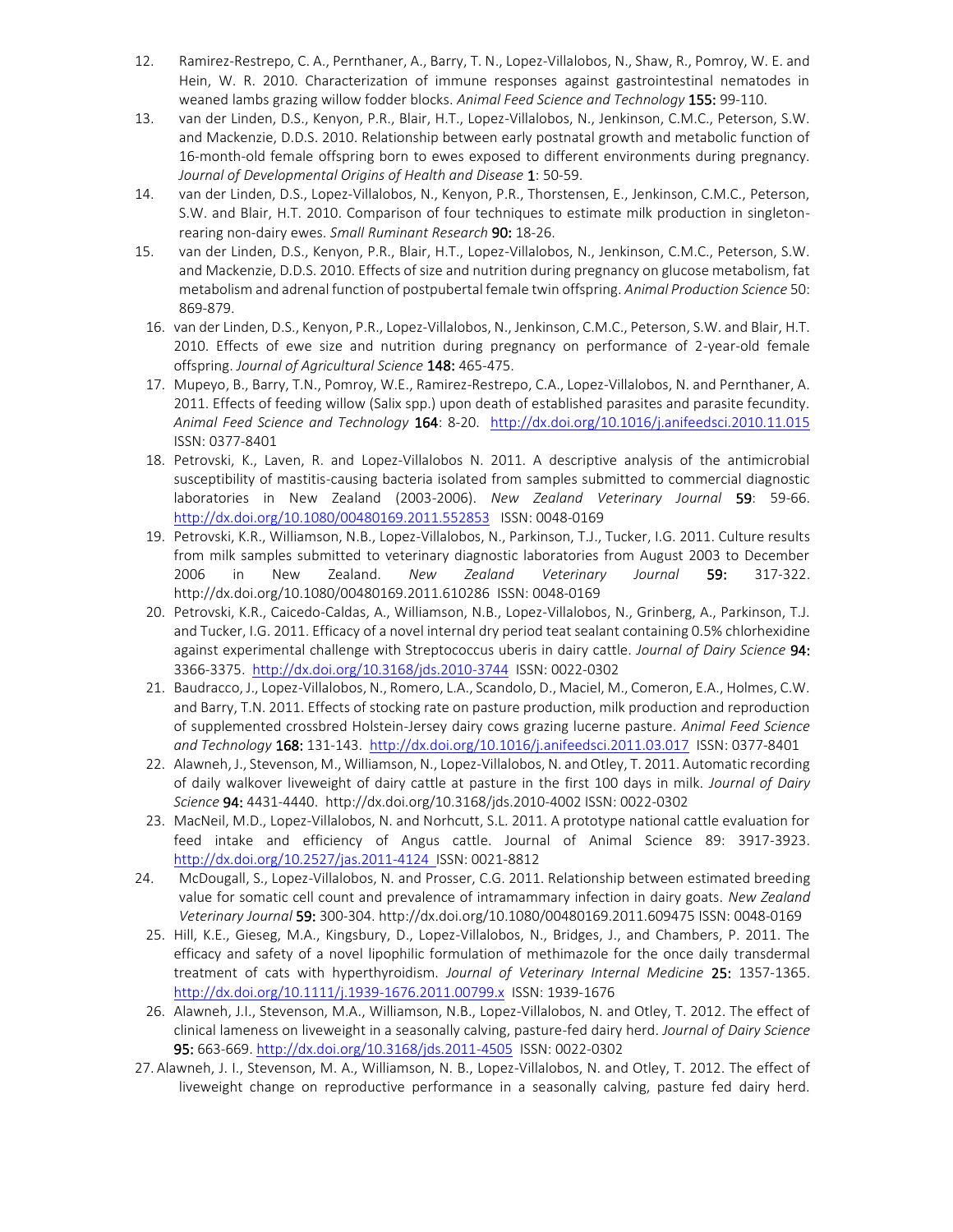*Livestock Science* 145: 131-139[. http://dx.doi.org/10.1016/j.livsci.2011.12.025](http://dx.doi.org/10.1016/j.livsci.2011.12.025) ISSN: 1871-1413

- 28. Baudracco, J., Lopez-Villalobos, N., Holmes, C. W., Comeron, E. A., Macdonald, K. A., Barry, T. N. and Friggens, N. C. 2012. e-Cow: an animal model that predicts herbage intake, milk yield and live weight change in dairy cows grazing temperate pastures, with and without supplementary feeding. *Animal* 6: 980-993.<http://dx.doi.org/10.1017/S1751731111002370>ISSN: 1751-7311
- 29. Vibart, R.E., Washburn, S.P., Green Jr, J.T., Benson, G.A., Williams, C.M., Pacheco, D. and Lopez-Villalobos, N. 2012. Effects of feeding strategy on milk production, reproduction, pasture utilization, and economics of autumn-calving dairy cows in eastern North Carolina. *Journal of Dairy Science* 95: 997-1010. http://dx.doi.org/10.3168/jds.2011-4755 ISSN: 0022-0302
- 30. Hickson, R.E., Anderson, W.J., Kenyon, P.R., Lopez-Villalobos, N., Morris, S.T., 2012. A survey detailing the calving performance of primparous 2-year-old beef heifers and outcomes of assisted calving. *New Zealand Veterinary Journal* 60: 35-41.<http://dx.doi.org/10.1080/00480169.2011.633878>ISSN: 0048- 0169
	- 31. Hickson R.E., Laven R.L., Lopez-Villalobos N., Kenyon P.R., Morris S.T. 2012. Postpartum anoestrous interval in first-lactation beef and dairy-beef crossbred cows. Animal Production Science 52:478-482. [http://dx.doi.org/10.1071/an11288.](http://dx.doi.org/10.1071/an11288) ISSN: 1836-0939
	- 32. Geary, U., Lopez-Villalobos, N., Garrick, D. J. and Shalloo, L. 2012. An analysis of the implications of a change to the seasonal milk supply profile in the Irish dairy industry utilizing a seasonal processing sector model. *The Journal of Agricultural Science* 150: 389-407. <http://dx.doi.org/10.1017/S0021859612000020>ISSN: 0021-8596
	- 33. Geary, U., Lopez-Villalobos, N., Begley, N., McCoy, F., O'Brien, B., O'Grady, L. and Shalloo, L. 2012. Estimating the effect of mastitis on the profitability of Irish dairy farms. Journal of Dairy Science 95: 3662-3673. http://dx.doi.org/10.3168/jds.2011-4863 ISSN: 0022-0302
- 34. Khan, M.K.I., Blair, H.T., Lopez-Villalobos, N. 2012. Lactation curves of different cattle breeds under cooperative dairying conditions in Bangladesh. *Journal of Applied Animal Research* 40: 179-185. <http://dx.doi.org/10.1080/09712119.2011.645039>ISSN: 0971-2119
	- 35. Leitch, B. J., Bray, J. P., Kim, N. J. G., Cann, B., and Lopez-Vilalobos, N. 2012. Pedicle ligation in ovariohysterectomy: An in vitro study of ligation techniques. *Journal of Small Animal Practice* 53: 592- 598. DOI: 10.1111/j.1748-5827.2012.01258.x
	- 36. Lopez-Villalobos, N. 2012. Analysing the genetic basis of milk production traits. *CAB Reviews: Perspectives in Agriculture, Veterinary Science, Nutrition and Natural Resources* 7 (No.028). <http://dx.doi.org/10.1079/PAVSNNR20127028>ISSN: 1749-8848
	- 37. O'Brien, B., Jago, J., Edwards, J. P., Lopez-Villalobos, N. and McCoy, F. 2012. Milking parlour size, premilking routine and stage of lactation affect efficiency of milking in single-operator herringbone parlours. *Journal of Dairy Research* 79: 216-223. <http://dx.doi.org/10.1017/S0022029912000088> ISSN: 0022-0299
	- 38. Penasa M., Cecchinato A., Dal Zotto R., Blair H.T., Lopez-Villalobos N., Bittante G. 2012. Direct and maternal genetic effects for body weight and price of calves sold for veal production. Journal of Animal Science 90:3385-3391.<http://dx.doi.org/10.2527/jas2011-4487>ISSN: 0021-8812
	- 39. Pretto D., Lopez-Villalobos N., Penasa M., Cassandro M. 2012. Genetic response for milk production traits, somatic cell score, acidity and coagulation properties in Italian Holstein-Friesian population under current and alternative selection indices and breeding objectives. Livestock Science 150:59-66. <http://dx.doi.org/10.1016/j.livsci.2012.08.001>ISSN: 1871-1413
	- 40. Riet-Sapriza F.G., Duignan P.J., Chilvers B.L., Wilkinson I.S., Lopez-Villalobos N., Mackenzie D.D.S., MacGibbon A., Costa D.P., Gales N. 2012. Interannual and individual variation in milk composition of New Zealand sea lions (Phocarctos hookeri). Journal of Mammalogy 93:1006-1016. <http://dx.doi.org/10.1644/11-mamm-a-220.2>ISSN: 0022-2372
- 41. Laven L.J., Laven R.A., Parkinson T.J., Lopez-Villalobos N., Margerison J.K. 2012. An evaluation of the changes in distance from the external sole surface to the distal phalanx in heifers in their first lactation. The Veterinary Journal 193: 639-643. http://dx.doi.org/10.1016/j.tvjl.2012.06.045 ISSN: 1090-0233
- 42. Edwards, J. P., N. Lopez-Villalobos, and J. G. Jago. 2012. Increasing platform speed and the percentage of cows completing a second rotation improves throughput in rotary dairies. Animal Production Science 52:969-973.<http://dx.doi.org/10.1071/AN12071>ISSN: 1836-0939
- 43. Almawly J., Prattley D., French N. P., Lopez-Villalobos N., Hedgespeth B. and Grinberg A. 2013. Utility of halofuginone lactate for the prevention of natural cryptosporidiosis of calves, in the presence of co-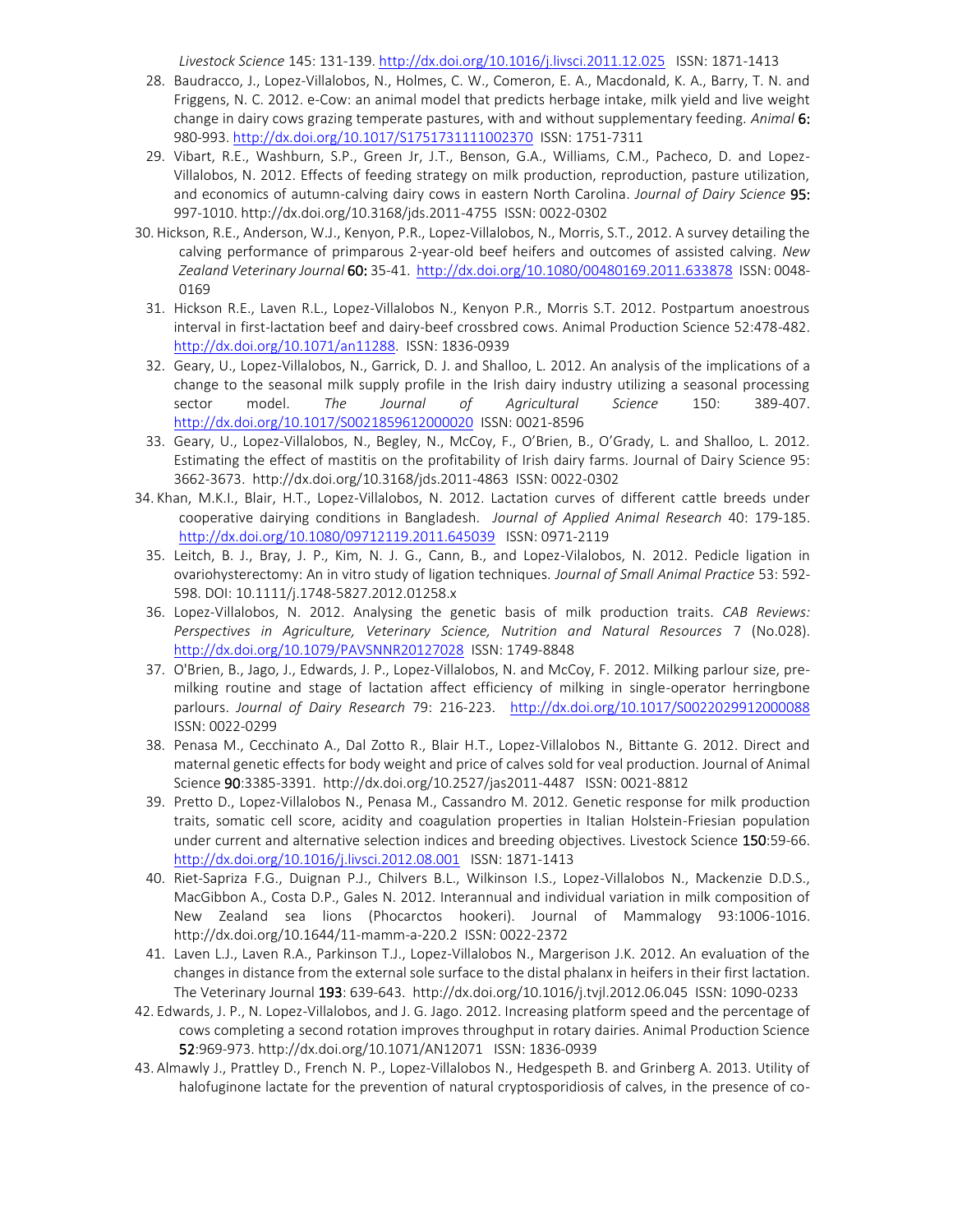infection with rotavirus and Salmonella Typhimurium. Veterinary Parasitology 197: 59-67. <http://dx.doi.org/10.1016/j.vetpar.2013.04.029>

- 44. Baudracco J., Lopez-Villalobos N., Holmes C. W., Comeron E. A., Macdonald K. A., Barry T. N. 2013. e-Dairy: A dynamic and stochastic whole-farm model that predicts biophysical and economic performance of grazing dairy systems. Animal 7: 870-878. <http://dx.doi.org/10.1017/S1751731112002376>ISSN: 1751-7311
- 45. Chawala A.R., Lopez-Villalobos N., Margerison J. K. and Spelman R. J. 2013. Genetic and crossbreeding parameters for incidence of recorded clinical lameness in New Zealand dairy cattle. New Zealand Veterinary Journal 61: 281-285.<http://dx.doi.org/10.1080/00480169.2013.763751>ISSN: 0048-0169
- 46. Edwards J. P., Jago J. G and Lopez-Villalobos N. 2013. Short-term application of prestimulation and increased automatic cluster remover threshold affect milking characteristics of grazing dairy cows in late lactation. Journal of Dairy Science 96:1886-1893. DOI:<http://dx.doi.org/10.3168/jds.2012-6191> ISSN: 0022-0302
- 47. Edwards J. P., Jago J. G. and Lopez-Villalobos N. 2013. Large rotary dairies achieve high cow throughput but are not more labour efficient than medium sized rotaries. Animal Production Science 53: 573-579. <http://dx.doi.org/doi:10.1071/AN12312>ISSN: 1836-0939
- 48. Edwards JP, Jago JG, Lopez-Villalobos N. 2013. Milking efficiency for grazing dairy cows can be improved by increasing automatic cluster remover thresholds without applying premilking stimulation. Journal of Dairy Science 96: 3766-3773.http://dx.doi.org/doi:10.3168/jds.2012-6394 ISSN: 0022-0302
- 49. Edwards J. P., O'Brien B., Lopez-Villalobos N. and Jago J. G. 2013. Overmilking causes deterioration in teatend condition of dairy cows in late lactation. Journal of Dairy Research 80 344-348. <http://dx.doi.org/10.1017/S0022029913000307>ISSN:1469-7629
- 50. Edwards J. P., O'Brien B., Lopez-Villalobos N and Jago J. G. 2013. Milking efficiency of swingover herringbone parlours in pasture-based dairy systems. Journal of Dairy Research 80: 467-474. http://dx.doi.org/10.1017/S0022029913000393 ISSN:1469-7629
- 51. Geary U., Lopez-Villalobos N., O'Brien B., Garrick D.J., Shalloo L. 2013. Meta-analysis to investigate relationships between somatic cell count and raw milk composition, Cheddar cheese processing characteristics and cheese composition. Irish Journal of Agricultural and Food Research 52: 119-133. ISSN: 07916833 http://www.teagasc.ie/research/journalarchives/vol52no2/ijafr\_35\_13.pdf
- 52. Geary U., Lopez-Villalobos N., O'Brien B., Garrick D.J., Shalloo L. 2013. Examining the impact of mastitis on the profitability of the Irish dairy industry. Irish Journal of Agricultural and Food Research 52: 135- 149. ISSN: 0791683[3 http://www.teagasc.ie/research/journalarchives/vol52no2/ijafr\\_35\\_13.pdf](http://www.teagasc.ie/research/journalarchives/vol52no2/ijafr_35_13.pdf)
- 53. Paten A.M., Kenyon P.R., Lopez-Villalobos N., Peterson S.W., Jenkinson C.M.C., Pain S.J., Blair H.T. 2013. Lactation biology symposium: Maternal nutrition during early and mid-to-late pregnancy: Comparative effects on milk production of twin-born ewe progeny during their first lactation. Journal of Animal Science 91: 676-684. http://dx.doi.org/10.2527/jas.2012-5752 ISSN: 0021-8812
- 54. Prier E.A., Gartrell B.D., Potter M.A., Lopez Villalobos N., McLennan J. 2013. Characterization of hatch-size and growth rates of captive and wild-reared Brown Kiwi (Apteryx mantelli) chicks. Zoo Biology 32: 541- 548.<http://dx.doi.org/10.1002/zoo.21088> ISSN: 1098-2361
- 55. Rivero, J., Hodgkinson, S.M. and Lopez-Villalobos, N. 2013. Definition of the breeding goal and determination of breeding objectives for European wild boar (Sus scrofa L.) in a semi-extensive production system. Livestock Science 157: 38-47[. http://dx.doi.org/10.1016/j.livsci.2013.07.007](http://dx.doi.org/10.1016/j.livsci.2013.07.007) ISSN: 1871-1413
	- 56. Saavedra-Jiménez, L. A., Ramírez-Valverde, R., Núñez-Domínguez, R., García-Muñiz, J. G., Lopez-Villalobos, N. and Ruíz-Flores, A. 2013. Genotype by climate interaction in the genetic evaluation for growing traits of Braunvieh cattle in Mexico. Tropical Animal Health and Production 45: 1489-1494 <http://dx.doi.org/10.1007/s11250-013-0387-2>ISSN: 0049-4747
	- 57. Tuñon G., O'Donovan M., Lopez Villalobos N., Hennessy D., Kemp P., Kennedy E. 2013. Spring and autumn animal treading effects on pre-grazing herbage mass and tiller density on two contrasting pasture types in Ireland. Grass and Forage Science.<http://dx.doi.org/10.1111/gfs.12055>ISSN: 1365-2494
	- 58. Baudracco, J., Comeron, E.A., Lopez-Villalobos, N., Romero, L.A., Scandolo, D., Maciel, M., Barry, T.N., and Holmes, C.W. 2013. Effects of herbage allowance on dry matter intake, efficiency of grazing, milk yield and grazing behaviour of crossbred Holstein-Jersey dairy cows grazing alfalfa pastures. Advances in Dairy Research 2: 109.<http://dx.doi.org/10.4172/2329-888X.1000109>ISSN: 2329-888X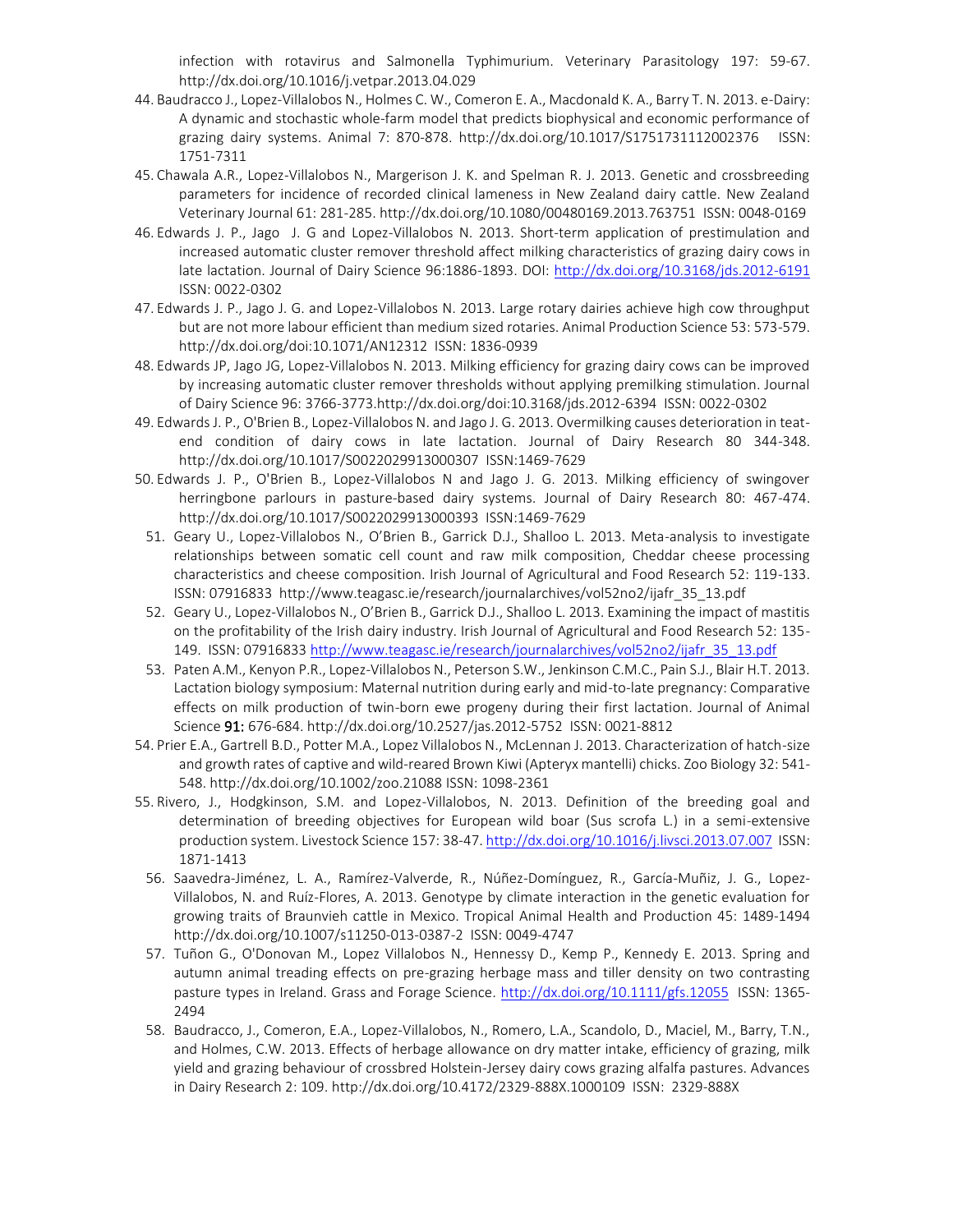- 59. Geary U., Lopez-Villalobos N., Garrick D. J. and Shalloo L. 2014. Spring calving versus split calving: effects on farm, processor and industry profitability for the Irish dairy industry. The Journal of Agricultural Science 152: 448-463. [doi: 10.1017/S0021859613000397](http://dx.doi.org/10.1017/S0021859613000397) ISSN: 1469-5146
- 60. Alawneh J. I., Stevenson M. A., Williamson N. B., Lopez-Villalobos N. and Otley T. 2014. The effects of liveweight loss and milk production on the risk of lameness in a seasonally calving, pasture fed dairy herd in New Zealand. Preventive Veterinary Medicine. 113: 72-79 doi[:10.1016/j.prevetmed.2013.10.010](http://dx.doi.org/10.1016/j.prevetmed.2013.10.010) ISSN: 0167-5877
- 61. Tuñon G., Kennedy E., Horan B., Hennessy D., Lopez-Villalobos N., Kemp P., Brennan A., O'Donovan M. 2014. Effect of grazing severity on perennial ryegrass herbage production and sward structural characteristics throughout an entire grazing season. Grass and Forage Science 69: 104-118. doi: 10.1111/gfs.12048 ISSN: 1365-2494
- 62. Edwards J. P., Jago, J. G. and Lopez-Villalobos, N. 2014. Analysis of milking characteristics in New Zealand dairy cows. Journal of Dairy Science 97: 259-269.<http://dx.doi.org/10.3168/jds.2013-7051> ISSN: 0022-0302
- 63. Vazquez-Pelaez, C. G., Garcia-Muniz, J. G. and Lopez-Villalobos, N. 2014. Empirical models used for lactation curve analysis in the chiapas sheep breed using random regression models. International Journal of Livestock Production 5: 55-64.<http://dx.doi.org/10.5897/IJLP2013.0177> ISSN: 2141-2448
- 64. Buckley, F., Lopez-Villalobos, N. and Heins, B. J. 2014. Crossbreeding: implications for dairy cow fertility and survival. Animal 8 (supplement 1): 122-133[. http://dx.doi.org/10.1017/S1751731114000901](http://dx.doi.org/10.1017/S1751731114000901) ISSN: 1751-732X
- 65. Lopez-Villalobos, N., Edwards, J.P. and Jago J.G. 2014. Estimation of genetic and crossbreeding parameters of milking characteristics of grazing dairy cows. New Zealand Journal of Agricultural Research 53: 180-191. DOI: 10.1080/00288233.2014.909504. ISSN: 0028-8233
	- 66. Lopez-Villalobos N., Spelman R.J., Melis J., Davis S.R., Berry S.D., Lehnert K., Holroyd R.E., MacGibbon A.K.H. and Snell R.G. 2014. Estimation of genetic and crossbreeding parameters of fatty acid concentrations in milk fat predicted by mid-infrared spectroscopy in New Zealand dairy cattle. Journal of Dairy Research 81:340-349. DOI: 10.1017/S0022029914000272. ISSN: 0022-0299
	- 67. Khan M.K.I., Blair H.T., Lopez-Villalobos N. 2014. Economic values for traits in a breeding objective for dairy cattle in Bangladesh. Indian Journal of Animal Sciences 84: 682-686. <http://epubs.icar.org.in/ejournal/index.php/IJAnS/article/view/41651> ISSN: 0367-8318
	- 68. Morgan, K.J., Castro, I., Lopez-Villalobos, N., Pomroy, W.E., Alley, M.R., Gartrell, B.D., Hunter, S., and Howe, L. 2014. Prevalence of and risk factors for coccidiosis in kiwi between 1977 and 2011. New Zealand Veterinary Journal 62: 315-320. DOI: 10.1080/00480169.2014.932657 ISSN: 0048-0169
	- 69. Asmad, K., Kenyon, P.R., Pain, S.J., Parkinson, T.J., Peterson, S.W., Lopez-Villalobos, N., and Blair, H.T. 2014. Effects of dam size and nutrition during pregnancy on lifetime performance of female offspring. Small Ruminant Research 121: 325-335. DOI: 10.1016/j.smallrumres.2014.07.024 ISSN: 0921-4488
	- 70. Parra-Bracamonte G.M., Lopez-Villalobos N., Sifuentes-Rincon A.M., Morris S.T., Lopez-Bustamante L.A., Meza-Garcia L. 2014. Single and composite influence of growth-related candidate gene polymorphisms on additive genetic variation of birth weight in charolais beef cattle. Tropical Animal Health and Production 46: 509-512 [DOI: 10.1007/s11250-013-0520-2](http://dx.doi.org/10.1007/s11250-013-0520-2) ISSN: 0049-4747
	- 71. Parra-Bracamonte, G.M., Lopez-Villalobos, N., Sifuentes-Rincon, A.M., Morris, S.T., Moreno-Medina, V.R., Arellano-Vera, W., and Treviño-Martinez, N. 2014. Revealing the genetic and non-genetic components of variation of survival in farmed White-tailed deer (Odocoileus virginianus, Texanus, Zimmermann, 1780) neonates. Small Ruminant Research 121: 220-224. DOI: 10.1016/j.smallrumres.2014.07.023 ISSN: 0921-4488
	- 72. Ramírez-Restrepo, C.A., O'Neill, C.J., López-Villalobos, N., Padmanabha, J., and McSweeney, C. 2014. Tropical cattle methane emissions: The role of natural statins supplementation. Animal Production Science 54: 1294-1299. DOI: 10.1071/AN14246 ISSN: 1836-0939
	- 73. Hickson, R.E., Lopez-Villalobos, N., Kenyon, P.R., and Morris, S.T. 2014. Breed effects and heterosis for productivity traits at first calving of Angus, Holstein Friesian, Jersey and crossbred beef cows. Animal Production Science 54: 1381-1387. DOI: 10.1071/AN14223 ISSN: 1836-0939
	- 74. Morris, S.T., Chan, F.Y., Lopez-Villalobos, N., Kenyon, P.R., Garrick, D.J., and Blair, H.T. 2014. Growth, feed intake and maternal performance of Angus heifers from high and low feed efficiency selection lines. Animal Production Science 54: 1428-1431. DOI: 10.1071/AN14220 ISSN: 1836-0939
	- 75. Toffanin, V., De Marchi, M., Lopez-Villalobos, N., and Cassandro, M. 2015. Effectiveness of mid-infrared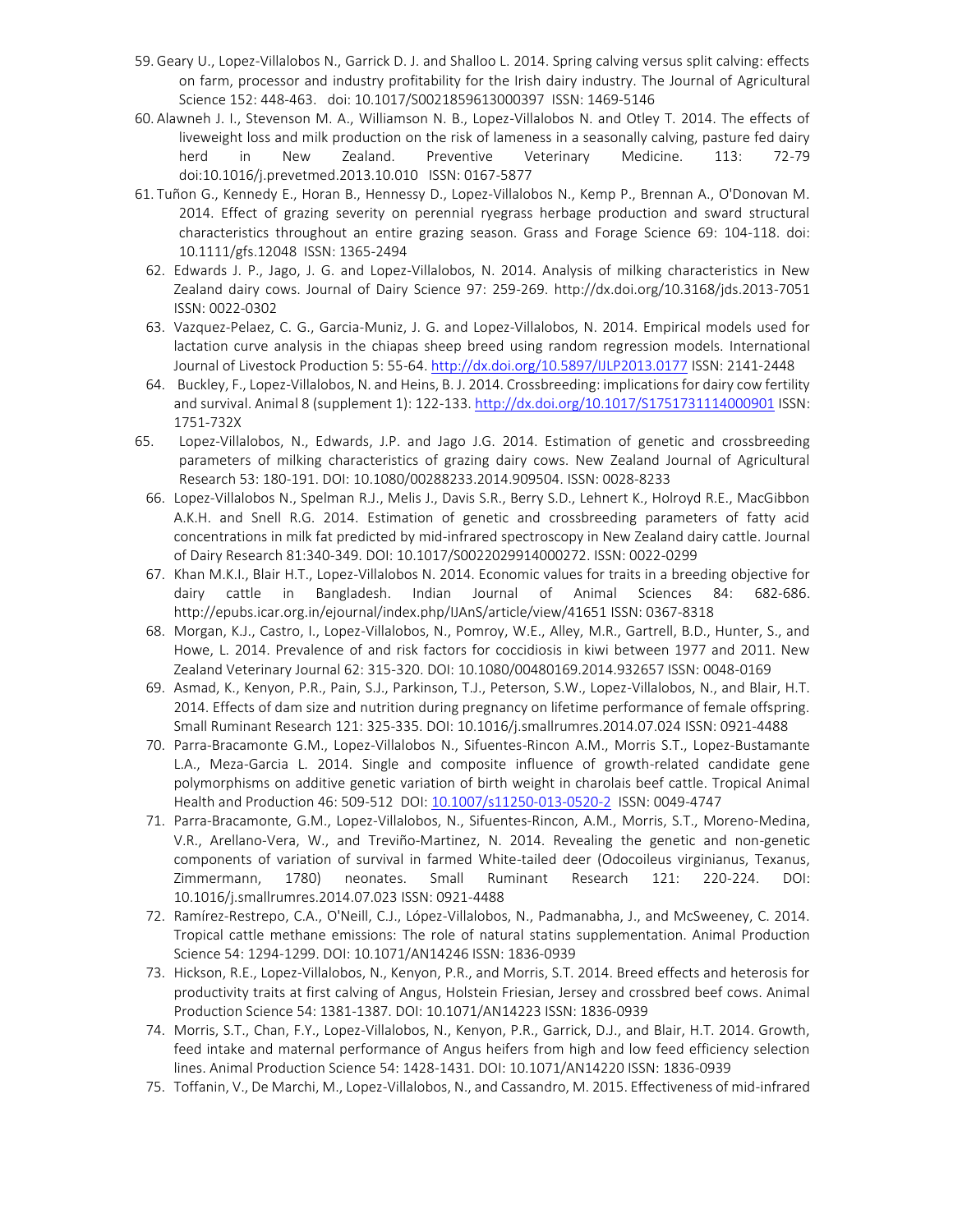spectroscopy for prediction of the contents of calcium and phosphorus, and titratable acidity of milk and their relationship with milk quality and coagulation properties. International Dairy Journal 41: 68- 73[. DOI: 10.1016/j.idairyj.2014.10.002](http://dx.doi.org/10.1016/j.idairyj.2014.10.002) ISSN: 0958-6946

- 76. Sneddon, N.W., Lopez-Villalobos, N., Davis, S.R., Hickson, R.E., and Shalloo, L. 2015. Genetic parameters for milk components including lactose from test day records in the New Zealand dairy herd. New Zealand Journal of Agricultural Research 58: 97-107. DOI: 10.1080/00288233.2014.978482 ISSN: 0028- 8233
- 77. Cave, L. M., Kenyon, P. R., Morris, S. T., Lopez-Villalobos, N.and Kemp, P.D. 2015. Ewe lamb diet selection on plantain (Plantago lanceolata) and on a herb and legume mix, including plantain, chicory (Cichorium intybus), red clover (Trifolium pratense) and white clover (Trifolium repens). Animal Production Science 55: 515-525. [DOI: 10.1071/AN13379](http://dx.doi.org/10.1071/AN13379) ISSN: 1836-0939
- 78. Cranston, L. M., Kenyon, P. R., Morris, S. T., Lopez-Villalobos, N. and Kemp, P. D. 2015. Effect of postgrazing height on the productivity, population and morphology of a herb and legume mix. New Zealand Journal of Agricultural Research doi: 10.1080/00288233.2015.1044014 ISSN: 0028-8233
- 79. Tapia-Escárate, D., Pomroy, W.E., Scott, I., Wilson, P.R. and Lopez-Villalobos, N. 2015. Establishment rate of sheep gastrointestinal nematodes in farmed red deer (Cervus elaphus). Veterinary Parasitology 209: 138-141. DOI:<http://dx.doi.org/10.1016/j.vetpar.2014.12.035> ISSN: 0304-4017
- 80. Soo, M., Sneddon, N.W., Lopez-Villalobos, N. and Worth, A.J. 2015. Genetic evaluation of the total hip score of four populous breeds of dog, as recorded by the New Zealand Veterinary Association Hip Dysplasia Scheme (1991–2011). New Zealand Veterinary Journal 63: 79-85. DOI: 10.1080/00480169.2014.961581 ISSN: 0048-0169
- 81. de Menezes, G., Valadares Filho, S., Lopez-Villalobos, N., Ruas, J., Detmann, E., Zanetti, D., Menezes, A., Morris, S.T., Mariz, L., and de Duarte, M. 2015. Effect of feeding strategies on weaning weight and milk production of Holstein × Zebu calves in dual purpose milk production systems. Tropical Animal Health and Production 47: 1095-1100. doi: 10.1007/s11250-015-0832-5 ISSN: 0049-4747
- 82. Petrovski, K. R., Grinberg, A., Williamson, N. B., Abdalla, M. E., Lopez-Villalobos, N., Parkinson, T. J., Tuker, I.G. and Rapnicki, P. 2015. Susceptibility to antimicrobials of mastitis-causing Staphylococcus aureus, Streptococcus uberis and Str. dysgalactiae from New Zealand and the USA as assessed by the disk diffusion test. Australian Veterinary Journal 93: 227-233. DOI: 10.1111/avj.12340 ISSN: 1751-0813
- 83. Robertson, L.M., Alley, M.R., Gartrell, B.D., Castro, I.C., Lopez-Villalobos, N., and Sancha, E. 2015. Efficacy of anthelmintic treatment in captive-reared black stilts (Himantopus novaezelandiae) released to the wild. New Zealand Veterinary Journal. DOI: 10.1080/00480169.2015.1073636 ISSN: 0048-0169
- 84. Asmad, K., Kenyon, P.R., Pain, S.J., Perera, K.C., Parkinson, T.J., Lopez-Villalobos, N. and Blair, H.T. 2015. Effects of dam size and nutrition during pregnancy on fetal ovarian development of their offspring in sheep. Livestock Science 181: 256-262. DOI: 10.1016/j.livsci.2015.09.001 ISSN: 1871-1413
- 85. Edge, J., Mündel, T., Pilegaard, H., Hawke, E., Leikis, M., Lopez-Villalobos, N., Oliveira, R.S.F., and Bishop, D.J. 2015. Ammonium chloride ingestion attenuates exercise-induced mRNA levels in human muscle. PLoS ONE 10 (12). DOI: 10.1371/journal.pone.0141317 ISSN: 1932-6203
- 86. Cranston, L.M., Kenyon, P.R., Morris, S.T., Lopez-Villalobos, N., and Kemp, P.D. 2016. Morphological and physiological responses of plantain (Plantago lanceolata) and chicory (Cichorium intybus) to water stress and defoliation frequency. Journal of Agronomy and Crop Science 202 13-24. DOI: 10.1111/jac.12129 ISSN: 1439-037X
- 87. Hurley, A. M., Lopez-Villalobos, N., McParland, S., Kennedy, E., Lewis, E., O'Donovan, M., and Berry, D. P. 2016. Inter-relationships among alternative definitions of feed efficiency in grazing lactating dairy cows. Journal of Dairy Science 99: 468-479 DOI: 10.3168/jds.2015-9928 ISSN: 0022-0302
- 88. Ramírez-Restrepo, C. A., O'Neill, C. J., López-Villalobos, N., Padmanabha, J., Wang, J. K. and McSweeney, C. 2016. Effects of tea seed saponin supplementation on physiological changes associated with blood methane concentration in tropical Brahman cattle. Animal Production Science 56:457-465. DOI: 10.1071/AN15582 ISSN: 1836-0939
- 89. Ramírez-Restrepo, C. A., Tan, C., O'Neill, C. J., López-Villalobos, N., Padmanabha, J., Wang, J. and McSweeney, C. S. 2016. Methane production, fermentation characteristics, and microbial profiles in the rumen of tropical cattle fed tea seed saponin supplementation. Animal Feed Science and Technology 216: 58-67. DOI: 10.1016/j.anifeedsci.2016.03.005 ISSN: 0377-8401
- 90. Lembeye, F., Lopez-Villalobos, N., Burke, J. L. and Davis, S. R. 2016. Milk production of Holstein-Friesian, Jersey and crossbred cows milked once-a-day or twice-a-day in New Zealand. New Zealand Journal of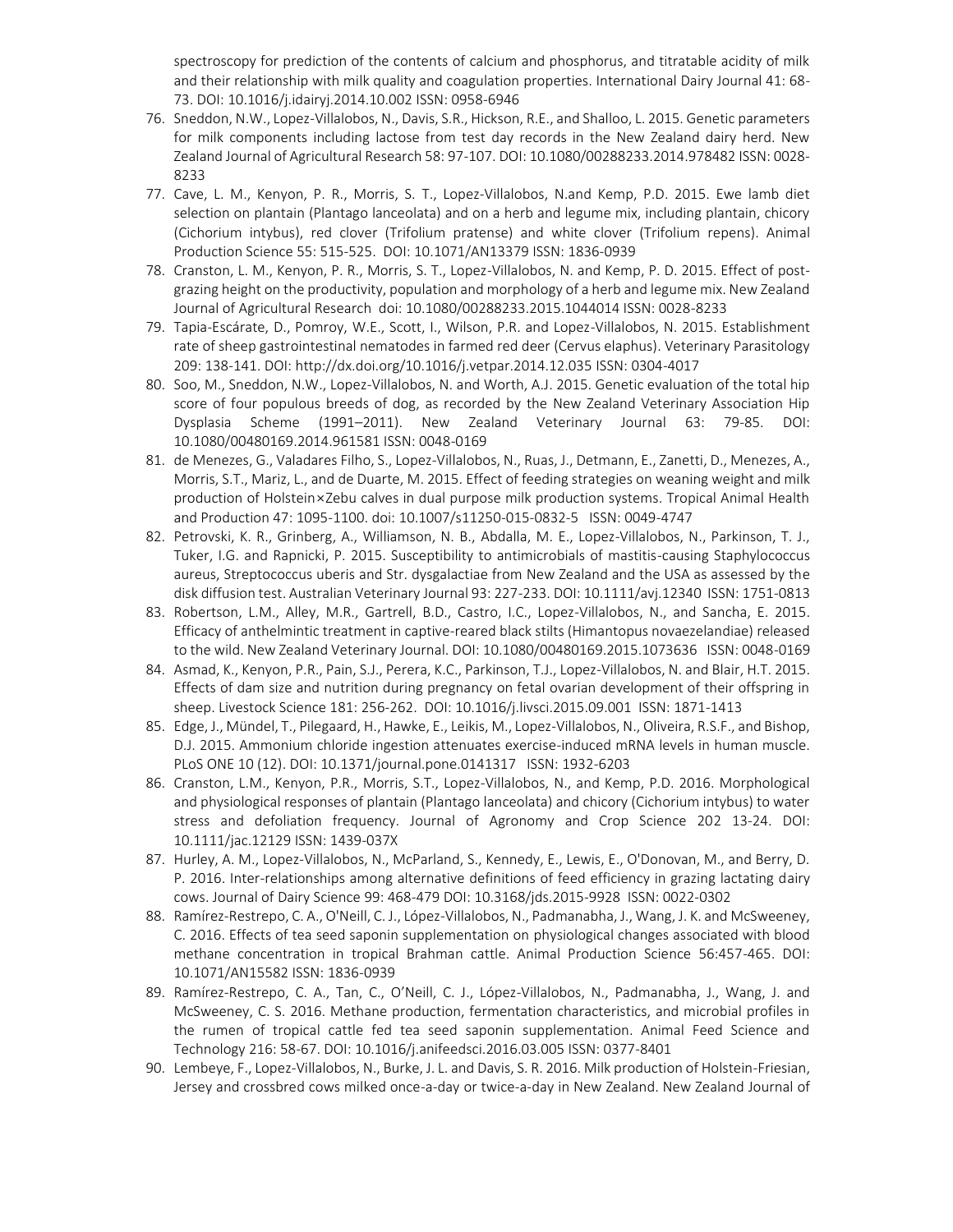Agricultural Research 59: 50-64 doi: 10.1080/00288233.2015.1130724 ISSN: 0028-8233

- 91. Lembeye, F., Lopez-Villalobos, N., Burke, J. L. and Davis, S. R. 2016. Estimation of genetic parameters for milk traits in cows milked once- or twice-daily in New Zealand. Livestock Science, 185: 142-147. DOI:10.1016/j.livsci.2016.01.022 ISSN: 1871-1413
- 92. Sneddon, N. W., Lopez-Villalobos, N., Davis, S. R., Hickson, R. E., Shalloo, L. and Garrick, D. J. 2016. Estimates of genetic and crossbreeding parameters for milk components and potential yield of dairy products from New Zealand dairy cattle. New Zealand Journal of Agricultural Research 59: 79-89. DOI 10.1080/00288233.2015.1131723 ISSN: 0028-8233
- 93. Sneddon, N. W., Lopez-Villalobos, N., Davis, S. R., Hickson, R. E., Shalloo, L., Garrick, D. J. and Geary, U. 2016. Responses in lactose yield, lactose percentage and protein-to-protein-plus-lactose ratio from index selection in New Zealand dairy cattle. New Zealand Journal of Agricultural Research 59:90-105. DOI: 10.1080/00288233.2015.1131724 ISSN: 0028-8233
- 94. Notcovich, S., Denicolo, G., Williamson, N. B., Grinberg, A., Lopez-Villalobos, N. and Petrovski, K. R. 2016. The ability of four strains of Streptococcus uberis to induce clinical mastitis after intramammary inoculation in lactating cows. New Zealand Veterinary Journal DOI 10.1080/00480169.2016.1157049 ISSN: 0048-0169
- 95. López, D., Vázquez-Armijo, J.F., López-Villalobos, N., Lee-Rangel, H.A., Salem, A.Z.M., Borquez-Gastelum, J.L., Domínguez-Vara, I.A. and Rojo-Rubio, R. 2016. *In vitro* gas production of foliage from three browse tree species treated with different dose levels of exogenous fibrolytic enzymes. Journal of Animal Physiology and Animal Nutrition 100: 920-928. DOI: 10.1111/jpn.12467 ISSN: 1439-0396
- 96. Silva-Villacorta, D., Lopez-Villalobos, N., Blair, H.T., Hickson, R.E. and MacGibbon, A.K. 2016. A stochastic farm model to simulate dairy farms and the segregation of cows to produce milk with different concentrations of unsaturated fatty acids. Computers and Electronics in Agriculture 125: 29- 38. DOI: 10.1016/j.compag.2016.04.021 ISSN: 0168-1699
- 97. Cassandro, M., Pretto, D., Lopez-Villalobos, N., De Marchi, M. and Penasa, M. 2016. Estimation of economic values for milk coagulation properties in Italian Holstein-Friesian cattle. Journal of Dairy Science 99: 6619-6626. DOI: 10.3168/jds.2015-10228 ISSN: 0022-0302
- 98. Coleman, L.W., Hickson, R.E., Schreurs, N.M., Martin, N.P., Kenyon, P.R., Lopez-Villalobos, N. and Morris, S.T. 2016. Carcass characteristics and meat quality of Hereford sired steers born to beef-crossdairy and Angus breeding cows. Meat Science 121: 403-408. DOI: 10.1016/j.meatsci.2016.07.011 ISSN: 0309-1740
- 99. Lembeye, F., López-Villalobos, N., Burke, J.L., Davis, S.R., Richardson, J., Sneddon, N.W. and Donaghy, D.J. 2016. Comparative performance in Holstein-Friesian, Jersey and crossbred cows milked once daily under a pasture-based system in New Zealand. New Zealand Journal of Agricultural Research 59:351- 362. DOI: 10.1080/00288233.2016.1207669 ISSN: 0028-8233
- 100.López-Aguirre, D., Hernández-Meléndez, J., Rojo, R., Sánchez-Dávila, F., López-Villalobos, N., Salem, A.- F.Z.M., Vázquez-Armijo, J.F., Ruíz, S. and Joaquin, S. 2016. In vitro gas production kinetics and degradability of a diet for growing lambs: effect of fibrolytic enzyme products at different dose levels. Italian Journal of Animal Science 15: 453-460 doi: 10.1080/1828051X.2016.1209088 ISSN: 1594-4077
- 101.López-Aguirre, D., Hernández-Meléndez, J., Rojo, R., Sánchez-Dávila, F., López-Villalobos, N., Salem, A-FZM, Martínez-González, J.C., Vázquez-Armijo, J.F. and Ruíz, S. 2016. Effects of exogenous enzymes and application method on nutrient intake, digestibility and growth performance of Pelibuey lambs. SpringerPlus 5:1-6. DOI: 10.1186/s40064-016-3075-7 ISSN: 2193-1801
- 102.Gottardo, P., Penasa, M., Lopez-Villalobos, N. and De Marchi, M. 2016. Variable selection procedures before partial least squares regression enhance the accuracy of milk fatty acid composition predicted by mid-infrared spectroscopy. Journal of Dairy Science 99: 7782-7790. DOI: 10.3168/jds.2016-10849 ISSN: 0022-0302
- 103.Hernández, N., Martínez-González, J.C., Parra-Bracamonte, G.M., Sifuentes-Rincón, A.M., López-Villalobos, N., Morris, S.T., Briones-Encinia, F., Ortega-Rivas, E., Pacheco-Contreras, V.I. and Meza-García, L.A. 2016. Association of polymorphisms in growth hormone and leptin candidate genes with live weight traits of Brahman cattle. Genetics and Molecular Research 15, gmr.15038449. DOI: 10.4238/gmr.15038449 ISSN: 16765680
- 104.Parra-Bracamonte, G. M., Lopez-Villalobos, N., Morris, S. T., Sifuentes-Rincón, A. M., and Lopez-Bustamante, L. A. 2016. Genetic trends for live weight traits reflect breeding strategies in registered Charolais Farms in Mexico. Tropical Animal Health and Production doi: 10.1007/s11250-016-1150-2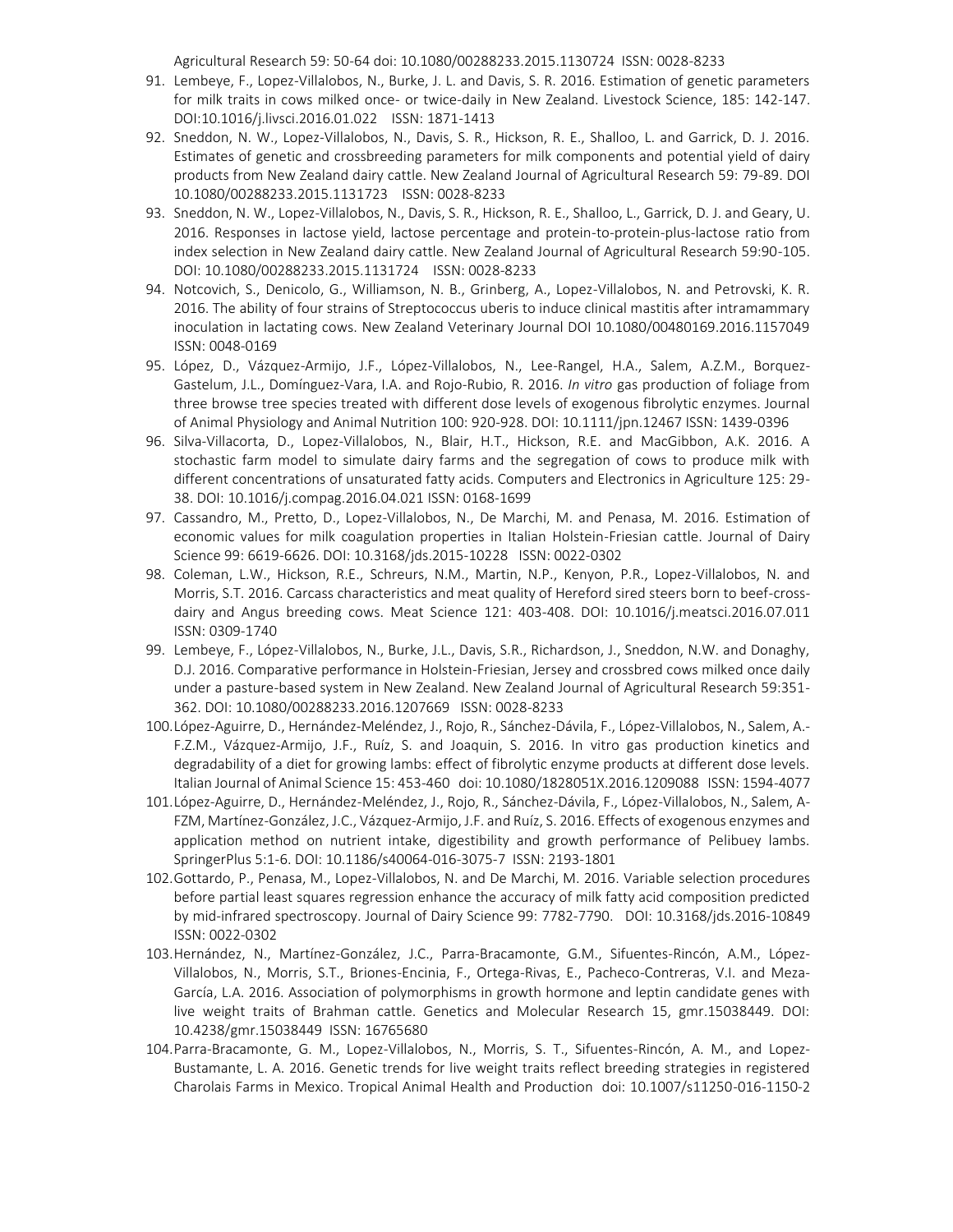ISSN: 0049-4747

- 105.Sneddon, N. W., N. Lopez-Villalobos, R. E. Hickson, S. R. Davis, U. Geary, D. J. Garrick and L. Shalloo. 2016. Dairy product production and lactose demand in New Zealand and Ireland under different simulated milk product-processing portfolios. Irish Journal of Agricultural and Food Research 55: 126- 135. doi: 10.1515/ijafr-2016-0012 ISSN 2009-9029
- 106.Khan, M. K. I., Blair, H. T. and Lopez-Villalobos N. 2017. Modelling genetic improvement of Pabna cattle in Bangladesh. Journal of Applied Animal Research 45: 239-46. Doi: 10.1080/09712119.2016.1150844 ISSN: 0971-2119
- 107.Silva-Villacorta, D., Lopez-Villalobos, N., Blair, H. T., Hickson, R. E. and MacGibbon, A. K. 2017. Production and profitability of dairy farms producing milk with different concentrations of unsaturated fatty acids: a simulation study. New Zealand Journal of Agricultural Research 60: 32-44 doi:10.1080/00288233.2016.1238396 ISSN: 0028-8233
- 108.Gottardo, P., Penasa, M., Righi, F., Lopez-Villalobos, N., Cassandro, M. and De Marchi, M. 2017. Fatty acid composition of milk from Holstein-Friesian, Brown Swiss, Simmental and Alpine Grey cows predicted by mid-infrared spectroscopy. Italian Journal of Animal Science 16: 380-389. ISSN: 1594- 4077 doi:10.1080/1828051X.2017.1298411
- 109.Cochrane, D.J., Harnett, K., Lopez-Villalobos, N. and Hapeta, J. 2017. The effect of repetitive rugby scrummaging on force output and muscle activity. Sports Medicine International Open 01:E89-E93. doi: [10.1055/s-0043-108192](http://dx.doi.org/10.1055/s-0043-108192) ISSN: 2367-1890
- 110.McDermott, A., De Marchi, M., Berry, D.P., Visentin, G., Fenelon, M. A., Lopez-Villalobos, N. and McParland, S. 2017. Cow and environmental factors associated with protein fractions and free amino acids predicted using mid-infrared spectroscopy in bovine milk. Journal of Dairy Science 100: 6272- 6284. doi: 10.3168/jds.2016-12410 ISSN: 0022-0302.
- 111.Hurley, A. M., N. López-Villalobos, S. McParland, E. Lewis, E. Kennedy, M. O'Donovan, J. L. Burke and D. P. Berry. 2017. Genetics of alternative definitions of feed efficiency in grazing lactating dairy cows. Journal of Dairy Science 100:5501-5514. doi: 10.3168/jds.2016-12314 ISSN: 0022-0302.
- 112.Rocha, J.F., Lopez-Villalobos, N., Burke, J.L. and Donaghy, D.J., 2017. Traits other than production over lactations and production seasons in dairy cows milked once a day in New Zealand. New Zealand Journal of Agricultural Research 60: 386-403 doi[: 10.1080/00288233.2017.1360916](http://dx.doi.org/10.1080/00288233.2017.1360916) ISSN: 0028-8233
- 113.Gal, A., Trusiano, B., French, A., Lopez-Villalobos, N. and MacNeill, A. 2017. Serum fructosamine concentration in uncontrolled hyperthyroid diabetic cats is within the population reference Interval. Veterinary Sciences 4, 17. doi: 10.3390/vetsci401001 ISSN 2306-7381
- 114.Gal, A., Weidgraaf, K., Bowden, J. P., Lopez-Villalobos, N., Cave, N. J., Chambers, J. P. and Castillo-Alcala, F. 2017. Biological variability in serum cortisol concentration post-adrenocorticotropic hormone stimulation in healthy dogs. Journal of Veterinary Internal Medicine 31: 711-716. doi:10.1111/jvim.14710 ISSN: 1939-1676
- 115.Gautam, M., Stevenson, M. A., Lopez-Villalobos, N. and McLean, V. 2017. Risk factors for culling, sales and deaths in New Zealand dairy goat herds, 2000–2009. Frontiers in Veterinary Science 4(191). doi:10.3389/fvets.2017.00191 Electronic ISSN: 2297-1769
- 116.Hurley, A.M., Lopez-Villalobos, N., McParland, S., Lewis, E., Kennedy, E., O'Donovan, M., Burke, J.L., and Berry, D.P. 2018. Characteristics of feed efficiency within and across lactation in dairy cows and the effect of genetic selection. Journal of Dairy Science 101: 1267-1280. doi: 10.3168/jds.2017-12841 ISSN: 0022-0302
- 117.Lazzarini, B., N. Lopez-Villalobos, N. Lyons, L. Hendrikse and J. Baudracco. 2018. Productive, economic and risk assessment of grazing dairy systems with supplemented cows milked once a day. Animal 12: 1077-1083 doi: 10.1017/S1751731117002853 ISSN: 1751-7311
- 118.Lembeye, F., López-Villalobos, N., Burke, J. L. and Davis, S. R. 2018. Genotype-by-milking frequency interaction for milk production traits in New Zealand. New Zealand Journal of Agricultural Research 61: 92-101. doi: 10.1080/00288233.2017.1394329 ISSN: 0028-8233
- 119.Scholtens, M. R., Peterson, S., Gunson, K., Gunson, A. and Lopez-Villalobos, N. 2018. Genetic evaluation of dairy sheep in a New Zealand flock. New Zealand Journal of Agricultural Research 61: 81-91. doi 10.1080/00288233.2017.1393757 ISSN: 0028-8233
- 120.Rocha, J. F., N. Lopez-Villalobos, J. L. Burke, N. W. Sneddon, and D. J. Donaghy. 2018. Factors that influence the survival of dairy cows milked once a day. New Zealand Journal of Agricultural Research 61: 42-56. doi: 10.1080/00288233.2017.1384393 ISSN: 0022-0302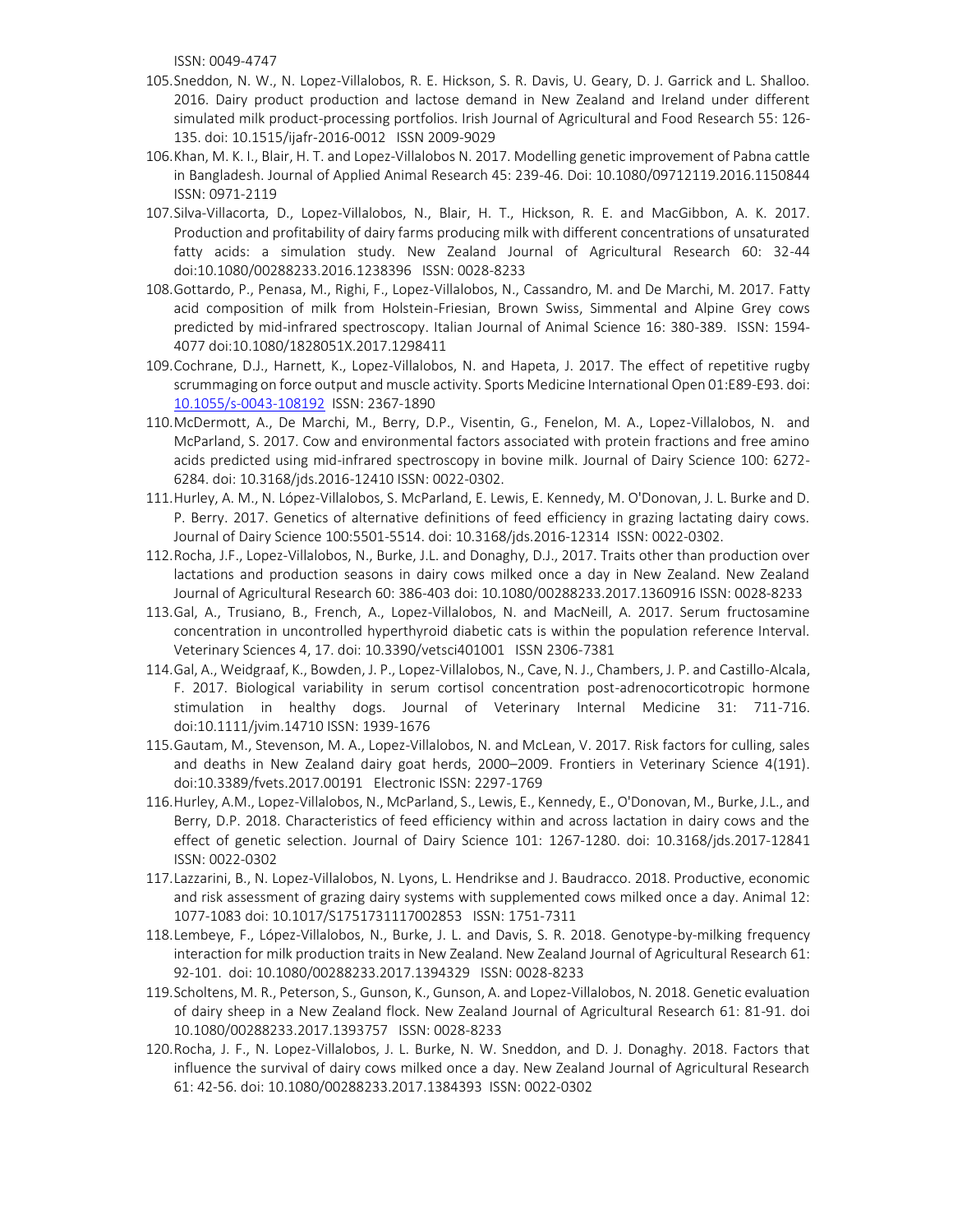- 121.Wilson, I. J., Burchell, R. K., Worth, A. J., Burton, S. E., Gedye, K. R., Clark, K. J., Crosse, K. R., Jack, M., Odom, T. F., De Grey, S. J., Mcglade, K. M. S., Tomlin, S. C., Lopez-Villalobos, N. and Gal, A. 2018. Kinetics of plasma cell-free DNA and creatine Kinase in a canine model of tissue injury. Journal of Veterinary Internal Medicine 32: 157-164. doi: 10.1111/jvim.14901 ISSN: 1939-1676
- 122. Notcovich, S., Denicolo, G., Flint, S., Williamson, N., Gedye, K., Grinberg, A. and Lopez-Villalobos, N. 2018. Biofilm-forming potential of Staphylococcus aureus Isolated from clinical mastitis cases in New Zealand. Veterinary Sciences 5: 8 doi: 10.3390/vetsci5010008 ISSN: 2306-7381
- 123.Soo, M., Lopez-Villalobos, N. and Worth, A. J. 2018. Heritabilities and genetic trends for elbow score as recorded by the New Zealand Veterinary Association Elbow Dysplasia Scheme (1992–2013) in four breeds of dog. New Zealand Veterinary Journal 66: 154-161 doi:10.1080/00480169.2018.1440652 ISSN: 0048-0169
- 124.Herrera-Ojeda, J. B., Parra-Bracamonte, G. M., Herrera-Camacho, J., López-Villalobos, N., Magaña-Monforte, J. G., Martínez-González, J. C., Lobit, P. and Vázquez-Armijo, J. F. 2018. Información climática asociada a estaciones productivas para el ajuste de modelos estadísticos de sistemas bovinos bajo condiciones extensivas. Archivos de Zootecnia 67: 21-28. doi: 10.21071/az.v67i257.3343 ISSN: 00040592
- 125.Kopke, M. A., Burchell, R. K., Ruaux, C. G., Burton, S. E., Lopez-Villalobos, N. and Gal, A. 2018. Variability of symmetric dimethylarginine in apparently healthy dogs. Journal of Veterinary Internal Medicine 32: 732-742 doi: 10.1111/jvim.15050 ISSN: 1939-1676
- 126.Thornton, L. A., Burchell, R. K., Burton, S. E., Lopez-Villalobos, N., Pereira, D., Macewan, I., Fang, C., Hatmodjo, A. C., Nelson, M. A., Grinberg, A., Velathanthiri, N. and Gal, A. 2018. The effect of urine concentration and pH on the growth of Escherichia Coli in canine urine In vitro. Journal of Veterinary Internal Medicine 32: 752-756 doi: 10.1111/jvim.15045 ISSN: 1939-1676
- 127. Roca Fraga, F. J., Lagisz, M., Nakagawa, S., Lopez-Villalobos, N., Blair, H. and Kenyon, P. 2018. Metaanalysis of lamb birth weight as influenced by pregnancy nutrition of multiparous ewes. Journal of Animal Science 96, 1962-1977 doi: 10.1093/jas/sky072 ISSN: 0021-8812
- 128.Taylor, H. S., K. J. Morgan, W. E. Pomroy, K. McInnes and N. Lopez-Villalobos. 2018. The circadian variation of oocyst shedding of Eimeria spp. affecting brown kiwi (Apteryx mantelli). Parasitology Research. doi: 10.1007/s00436-018-5945-0 ISSN: 0932-0113
- 129.Correa-Luna, M., N. Lopez-Villalobos, Jr. G. A. Almeida, D. J. Donaghy, and P. D. Kemp. 2018. Phenotypic correlations of milk urea and the efficiency of crude protein utilization with milk yield traits and cow performance in two contrasting dairy systems in New Zealand. New Zealand Journal of Animal Science and Production 78: 76-81. ISSN: 1176-5283
- 130.Gedye, K. , S. Notcovich, M. Correa-Luna, P. Ariyarathne, A. Heiser, and N. Lopez-Villalobos. 2018. Brief communication: Differential expression of lactoferrin and insulin-like growth factor-1 genes in milk from cows milked once and twice a day. New Zealand Journal of Animal Science and Production 78:109- 110. ISSN: 1176-5283
- 131.Scholtens, M.R., Lopez-Villalobos, N., Garrick, D.J., Blair, H.T., 2018. Heritability of longevity in New Zealand dairy goats. New Zealand Journal of Animal Science and Production 78: 11-15.
- 132.Lopez-villalobos, N., Correa-Luna, M., Burke, J.L., Sneddon, N.W., Schultz, M.M., Donaghy, D.J., Kemp, P.D., 2018. Genetic parameters for milk urea concentration and milk traits in New Zealand grazing dairy cattle. New Zealand Journal of Animal Science and Production 78: 56-61. ISSN: 1176-5283
- 133.Lopez-villalobos, N., Schinckel, A.P. and Schultz, M.M. 2018. Economic value of productive life of cows on organic dairy farms in the United States. New Zealand Journal of Animal Science and Production 78: 128-131. ISSN: 1176-5283
- 134.Tikekar, A., Soo, M., Lopez-Villalobos, N. and Worth, A. J. 2018. Provisional heritability estimates of four distraction index traits in a breeding population of German Shepherd dogs. New Zealand Veterinary Journal 66: 319-324. doi:10.1080/00480169.2018.1512429 ISSN: 0048-0169
- 135.Ortiz-Rodea, A., González-Ronquillo, M., López-Villalobos, N., García-Martínez, A., Rojo-Rubio, R., Avilés-Nova, F., Vázquez-Armijo, J. F. and Albarrán-Portillo, B. 2018. Replacement of lucerne by Enterolobium cyclocarpum leaves in the diet of growing goats. Animal Production Science. doi: 10.1071/AN16560 ISSN: 1836-0939
- 136.Herrera-Ojeda, J. B., Parra-Bracamonte, G. M., López-Villalobos, N., Vázquez-Armijo, J. F., Orozco-Durán, K. E., Magaña-Monforte, J. G., Martínez-González, J. C. and Jahuey-Martínez, F. J. 2018. Épocas de nacimiento basadas en un índice climático para el ajuste de modelos estadísticos para peso vivo de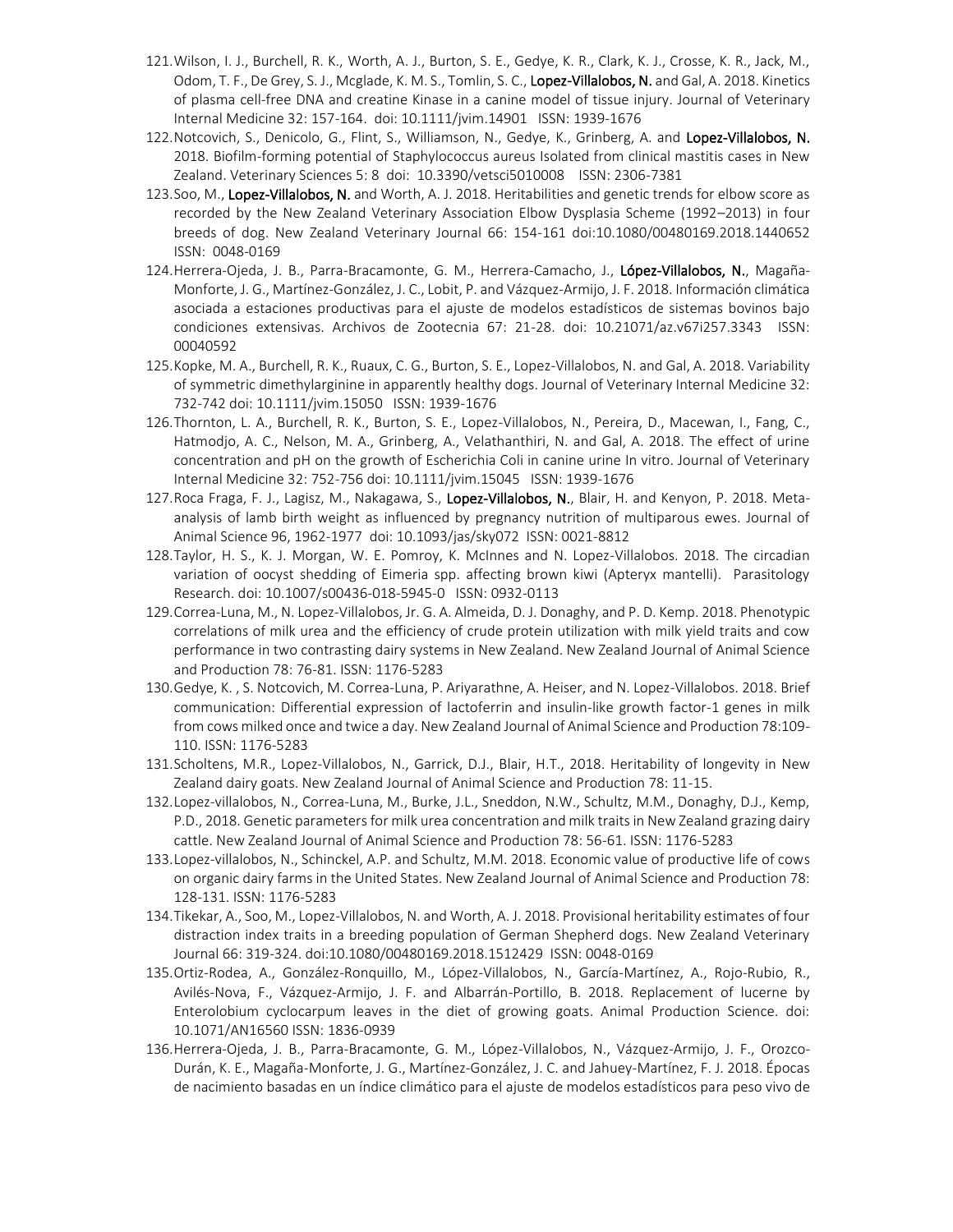ganado bovino en México. Revista Mexicana de Ciencias Pecuarias 9 (4) doi: 10.22319/rmcp.v9i4.4517 ISSN: 2448-6698

- 137.Martín, N. P., Hickson, R. E., de Clifford, R. P., Tulley, W., Lopez-Villalobos, N. and Back, P. J. 2018. Production benefits from meeting liveweight targets in dairy heifers. New Zealand Journal of Agricultural Research 61: doi: 10.1080/00288233.2018.1548491 ISSN: 0028-8233 (Print) 1175-8775 (Online)
- 138.Gal, A., Burchell, R. K., Worth, A. J., Lopez-Villallobos, N., Marshall, J. C. and MacNeill, A. L. 2018. The site of bone marrow acquisition affects the myeloid to erythroid ratio in apparently healthy dogs. Veterinary Pathology 55: 853-860. doi: 10.1177/0300985818780469 ISSN: 0300-9858
- 139.Pipino, D., Piccardi, M., Lembeye, F., Lopez-Villalobos, N. and Vazquez, M. I. 2019. Comparative study of lactation curves and milk quality in Holstein versus Swedish Red and White-Holstein cross cows. Sustainable Agriculture Research 8(1): 11-20 doi:10.5539/sar.v8n1p11 ISSN: 1927-050X
- 140.Costa, A., Lopez-Villalobos, N., Visentin, G., De Marchi, M., Cassandro, M. and Penasa, M. 2019. Heritability and repeatability of milk lactose and its relationships with traditional milk traits, somatic cell score and freezing point in Holstein cows. Animal 13: 909-916 doi: 10.1017/S1751731118002094 ISSN: 1751-7311
- 141.Jillings, E.K.P., Squires, R.A., Azarpeykan, S. and Lopez-Villalobos, N. 2019. Does blood contamination of urine compromise interpretation of the urine protein to creatinine ratio in dogs? New Zealand Veterinary Journal 67 74-78 doi: 10.1080/00480169.2018.1556129 ISSN: 0048-0169
- 142.Flay, H.E., Kuhn-Sherlock, B., Macdonald, K.A., Camara, M., Lopez-Villalobos, N., Donaghy, D.J., Roche, J.R. 2019. Hot topic: Selecting cattle for low residual feed intake did not affect daily methane production but increased methane yield. Journal of Dairy Science 102: 2708-2713. doi: 10.3168/jds.2018-15234 ISSN: 0022-0302
- 143.Roveglia, C., Niero, G., Penasa, M., Finocchiaro, R., Marusi, M., Lopez-Villalobos, N., Cassandro, M. 2019. Phenotypic analysis of milk composition, milk urea nitrogen and somatic cell score of Italian Jersey cattle breed. Italian Journal of Animal Science 18 405-409. ISSN: 1594-4077 doi: 10.1080/1828051X.2018.1531684
- 144. Handcock, R. C., Lopez-Villalobos, N., Mcnaughton, L. R., Back, P. J., Edwards, G. R. and Hickson, R. E. 2018. Live weight and growth of Holstein-Friesian, Jersey and crossbred dairy heifers in New Zealand. New Zealand Journal of Agricultural Research 62: 173-183 doi: 10.1080/00288233.2018.1465984 ISSN: 0028-8233
- 145.Handcock, R. C., Lopez-Villalobos, N., McNaughton, L. R., Back, P. J., Edwards, G. R., and Hickson, R. E. 2019. Positive relationships between body weight of dairy heifers and their first-lactation and accumulated three-parity lactation production. Journal of Dairy Science 102: 4577-4589 doi: 10.3168/jds.2018-15229 ISSN: 0022-0302
- 146.Meza-Herrera, C.A., Menendez-Buxadera, A., Serradilla, J.M., Lopez-Villalobos, N. and Baena-Manzano, F. 2019. Estimates of genetic parameters and heterosis for birth weight, one-month weight and litter size at birth in five goat breeds. Small Ruminant Research 174:19-25. doi: [10.1016/j.smallrumres.2019.02.018](https://doi.org/10.1016/j.smallrumres.2019.02.018) ISSN: 0921-4488
- 147.Navarrete-Molina, C., Meza-Herrera, C.A., Ramirez-Flores, J.J., Herrera-Machuca, M.A., Lopez-Villalobos, N., Lopez-Santiago, M.A. and Veliz-Deras, F.G. 2019. Economic evaluation of the environmental impact of a dairy cattle intensive production cluster under arid lands conditions. Animal 13: 2379-2387. doi: 10.1017/S175173111900048X ISSN: 1751-7311
- 148.Navarrete-Molina, C., Meza-Herrera, C. A., Herrera-Machuca, M. A., Lopez-Villalobos, N., Lopez-Santos, A. and Veliz-Deras, F. G. 2019. To beef or not to beef: Unveiling the economic environmental impact generated by the intensive beef cattle industry in an arid region. Journal of Cleaner Production 231: 1027-1035. doi: 10.1016/j.jclepro.2019.05.267 ISSN: 0959-6526
- 149.Rocha, J. F., Martínez, R., López-Villalobos, N. and Morris, S. T. 2019. Tick burden in Bos taurus cattle and its relationship with heat stress in three agroecological zones in the tropics of Colombia. Parasites and Vectors 12: 73 doi: 10.1186/s13071-019-3319-9 ISSN: 1756-3305
- 150.Karna, S. R., Kongara, K., Singh, P. M., Chambers, P. and Lopez-Villalobos, N. 2019. Evaluation of analgesic interaction between morphine, dexmedetomidine and maropitant using hot plate and tail flick tests in rats. Veterinary Anaesthesia and Analgesia 46: 476-482 doi: 10.1016/j.vaa.2018.12.009 ISSN: 1467-2987
- 151.Handcock, R. C., Lopez-villalobos, N., Back, P. J., Hickson, R. E. & McNaughton, L. R. 2019. Growth and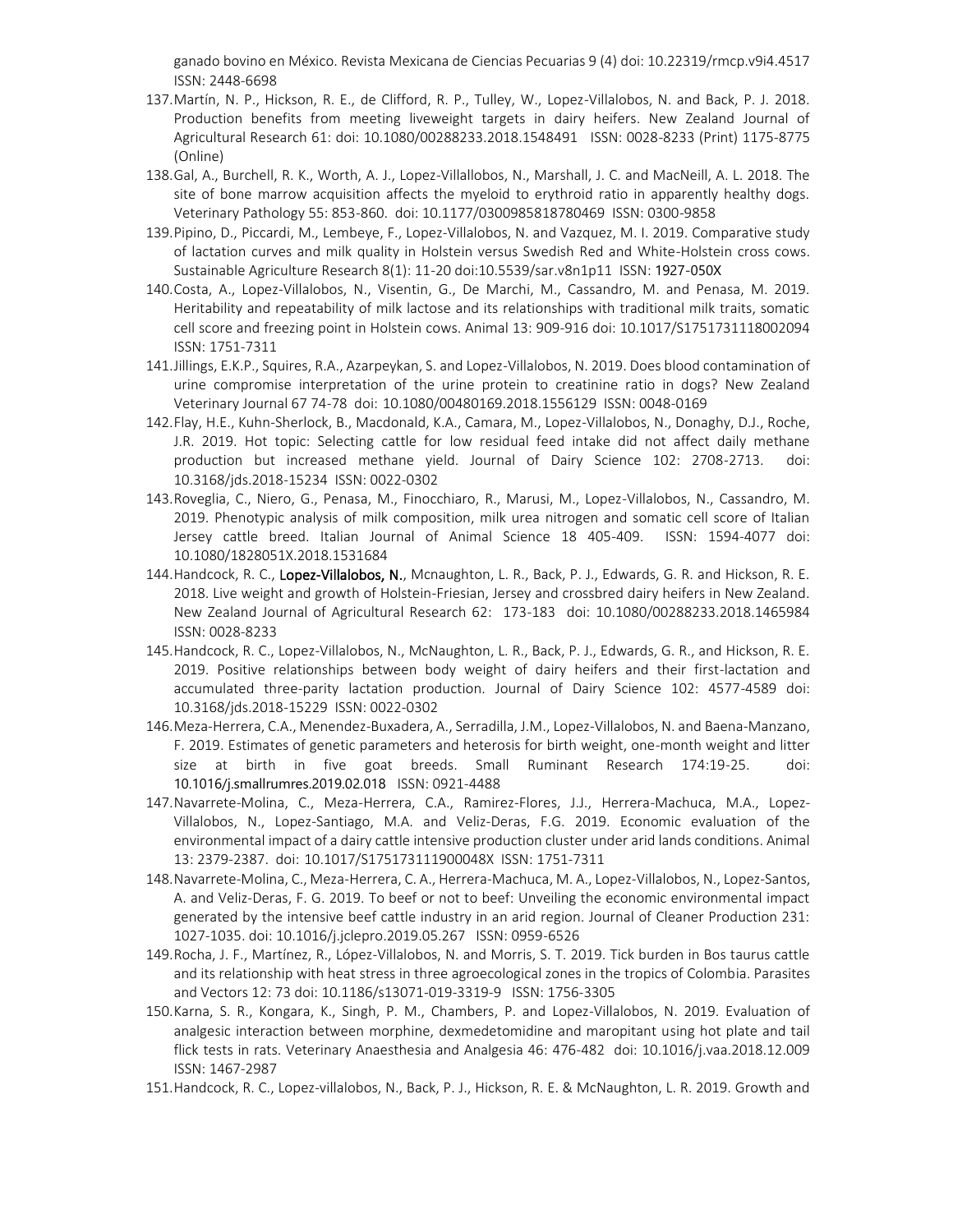milk production of dairy heifers born to two-year-old or mixed-age dams. New Zealand Journal of Animal Science and Production 79: 135-139.

- 152.Pettigrew, E.J., Hickson, R.E., Morris, S.T., Lopez-Villalobos, N., Pain, S.J., Kenyon, P.R. and Blair, H.T. 2019. The effects of birth rank (single or twin) and dam age on the lifetime productive performance of female dual purpose sheep (Ovis aries) offspring in New Zealand. PLOS ONE 14, e0214021. doi: 10.1371/journal.pone.0214021 ISSN: 1932-6203
- 153.Chay-Canul, A.J., Aguilar-Urquizo, E., Parra-Bracamonte, G.M., Piñeiro-Vazquez, Á.T., Sanginés-García, J.R., Magaña-Monforte, J.G., García-Herrera, R.A., and López-Villalobos, N., 2019. Ewe and lamb preweaning performance of Pelibuey and Katahdin hair sheep breeds under humid tropical conditions. Italian Journal of Animal Science 18: 850-857. doi: 10.1080/1828051X.2019.1599305 ISSN: 1594-4077
- 154.Costa, A., Lopez-Villalobos, N., Sneddon, N. W., Shalloo, L., Franzoi, M., De Marchi, M. and Penasa, M. 2019. Invited review: Milk lactose-Current status and future challenges in dairy cattle. Journal of Dairy Science 102: 5883-5898 doi:10.3168/jds.2018-15955 ISSN: 0022-0302
- 155.Lazzarini, B., Baudracco, J., Tuñon, G., Gastaldi, L., Lyons, N., Quattrochi, H. and Lopez-Villalobos, N. 2019. Review: Milk production from dairy cows in Argentina: Current state and perspectives for the future. Applied Animal Science 35: 426-432. doi: 10.15232/aas.2019-01842 ISSN: 2590-2865
- 156.Correa-Luna, M., Donaghy, D. J., Kemp, P. D., Schutz, M. M. and Lopez-Villalobos, N. 2019. Effect of genetic merit for milk urea on milk production and efficiency of crude protein utilization of grazing cows with contrasting supplement inclusion. New Zealand Journal of Animal Science and Production 79: 112-117.
- 157.Tait, I. M., Kenyon, P. R., Garrick, D. J., Lopez-villalobos, N., Pleasants, A. B. and Hickson, R. E. 2019. Associations of body condition score and change in body condition score with lamb production in New Zealand Romney ewes. New Zealand Journal of Animal Science and Production 79: 91-94.
- 158.Herrera-Ojeda, J.B., Parra-Bracamonte, G.M., Lopez-Villalobos, N., Martínez-González, J.C., Magaña-Monforte, J.G., Morris, S.T. and López-Bustamante, L.A. 2019. Genetic variances and covariances of live weight traits in Charolais cattle by multi-trait analysis. Journal of Applied Genetics 60: 385-391 doi: 10.1007/s13353-019-00515-w ISSN: 2190-3883
- 159.Scholtens, M.R., Lopez-Villalobos, N., Garrick, D.J., Blair, H.T., Lehnert, K. and Snell, R.G. 2019. Estimates of genetic parameters for lactation curves for milk, fat, protein and somatic cell score in New Zealand dairy goats. New Zealand Journal of Animal Science and Production 79: 1-7.
- 160.Coleman, L. W., Back, P. J., Blair, H. T., Lopez-Villalobos, N. and Hickson, R. E. 2019. Milk production and rebreeding performance of mixed-aged dairy cows mated to Angus or Hereford bulls. New Zealand Journal of Animal Science and Production 79: 144-148.
- 161.Ariyarathne, H. B. P. C., CorreaLuna, M., Blair, H. T., Garrick, D. J. & Lopez-villalobos, N. 2019. Estimation of heritabilities for milk urea and efficiency of crude protein utilization by day of lactation in a New Zealand dairy cow herd. New Zealand Journal of Animal Science and Production 79: 183-187.
- 162.Sneddon, N. W., Lopez-Villalobos, N., Garrick, D. J., Rocha, J. F. and Donaghy, D. J. 2019. Regression of traits-other-than-production phenotypes for cows milked once a day on estimated breeding values obtained from cows milked twice a day. New Zealand Journal of Animal Science and Production 79: 140-143.
- 163.Roveglia, C., Niero, G., Bobbo, T., Penasa, M., Finocchiaro, R., Visentin, G., Lopez-Villalobos, N. and Cassandro, M. 2019. Genetic parameters for linear type traits including locomotion in Italian Jersey cattle breed. Livestock Science 229: 131-136. Doi: 10.1016/j.livsci.2019.09.023 ISSN: 1871-1413
- 164.Scholtens, M.R., Lopez‐Villalobos, N., Garrick, D., Blair, H., Lehnert, K. and Snell, R. 2020. Genetic parameters for total lactation yields of milk, fat, protein, and somatic cell score in New Zealand dairy goats. Animal Science Journal. doi: 10.1111/asj.13310 ISSN: 1344-3941
- 165.Scholtens, M., Jiang, A., Smith, A., Littlejohn, M., Lehnert, K., Snell, R., Lopez-Villalobos, N., Garrick, D., Blair, H. 2020. Genome-wide association studies of lactation yields of milk, fat, protein and somatic cell score in New Zealand dairy goats. Journal of Animal Science and Biotechnology 11: 55 doi: 10.1186/s40104-020-00453-2 ISSN: 2049-1891
- 166.Gal, A., Burton, S.E., Weidgraaf, K., Singh, P., Lopez-Villalobos, N., Jacob, A., Malabu, U. and Burchell, R.. 2020. The effect of the sodium-glucose cotransporter type-2 inhibitor dapagliflozin on glomerular filtration rate in healthy cats. Domestic Animal Endocrinology 70: 106376 doi: 10.1016/j.domaniend.2019.07.004 ISSN: 0739-7240
- 167.Quilez, E., Burchell, R. K., Thorstensen, E. B., Weidgraaf, K., Parbhu, S. E., Lopez-Villalobos, N. and Gal, A. 2020. Cortisol urinary metabolites in dogs with hypercortisolism, congestive heart failure, and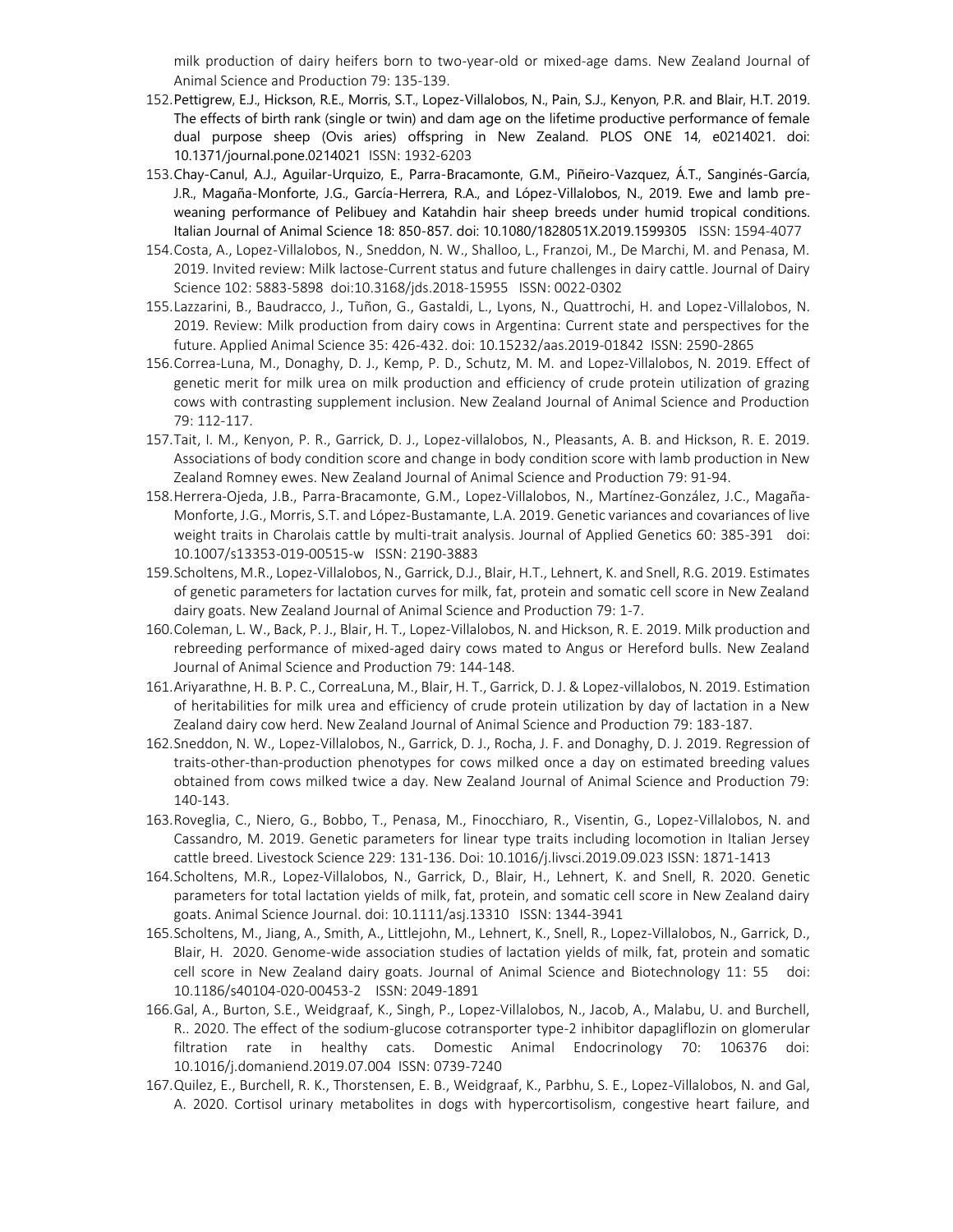healthy dogs: pilot investigation. Journal of Veterinary Diagnostic Investigation. doi: 10.1177/1040638719899645 ISSN: 1040-6387 (print) 1943-4936 (web)

- 168.Quintanilla-Medina, J.J., López-Aguirre, D., Joaquín-Cancino, S., Vázquez-Armijo, J.F., López-Villalobos, N., Limas-Martínez, A.G., Estrada-Drouaillet, B., Martínez-González, J.C. and Hernández-Meléndez, J. 2018. Moringa oleifera Lam. leaf meal as a protein supplement for small ruminants in tropical conditions: nutrient content at different harvest dates during the year. Agroforestry Systems 94: 1301- 1306 doi: 10.1007/s10457-018-0320-9 ISSN: 0167-4366
- 169.Lopez-Villalobos, N., Wiles, P.G. and Garrick, D.J. 2020. Sire selection and genetic improvement of dairy cattle assuming pure market competition. Journal of Dairy Science 103: doi: 10.3168/jds.2019-17582 ISSN: 0022-0302
- 170.Lopez-Villalobos, N., Spelman, R. J., Melis, J., Davis, S. R., Berry, S. D., Lehnert, K., Sneddon, N. W., Holroyd, S. E., MacGibbon, A. K. and Snell, R. G. 2020. Genetic correlations of milk fatty acid contents predicted from milk mid-infrared spectra in New Zealand dairy cattle. Journal of Dairy Science, 103. doi: 10.3168/jds.2019-17971
- 171.Handcock, R. C., Lopez-Villalobos, N., McNaughton, L. R., Back, P. J., Edwards, G. R. and Hickson, R. E. 2020. Body weight of dairy heifers is positively associated with reproduction and stayability. Journal of Dairy Science 103:<https://doi.org/10.3168/jds.2019-17545>ISSN: 0022-0302
- 172.Handcock, R. C., Lopez-Villalobos, N., McNaughton, L. R., Back, P. J., Edwards, G. R., and Hickson, R. E. 2020. Increased yearling weight as a proportion of 21-month weight was associated with increased milk production in dairy heifers. New Zealand Veterinary Journal 68: 272-282. doi: 10.1080/00480169.2020.1750498
- 173.Gedye, K., Notcovich, S., Correa-Luna, M., Ariyarathne, P., Heiser, A., Lopez-Lozano, R. and Lopez-Villalobos, N. 2020. Lactoferrin concentration and expression in New Zealand cows milked once or twice a day. Animal Science Journal 91(1): e13331. doi: 10.1111/asj.13331
- 174.Lembeye, F., López-Villalobos, N., Burke, J. L. and Davis, S. R. 2020. Genetic parameters across milking frequency for first lactation milk production traits in New Zealand. New Zealand Journal of Agricultural Research doi: 10.1080/00288233.2020.1753786 ISSN: 0028-8233
- 175.Lembeye, F., López-Villalobos, N., Burke, J. L. and Davis, S. R. 2020. Selection scheme designs for dairy cattle milked once daily in New Zealand: a deterministic approach. New Zealand Journal of Agricultural Research doi: 10.1080/00288233.2020.1852580
- 176.Correa-Luna, M., Donaghy, D., Kemp, P., Schutz, M. and López-Villalobos, N. 2020. Efficiency of crude protein utilisation in grazing dairy cows: a case study comparing two production systems differing in intensification level in New Zealand. Animals, 10, 1036. doi: 10.3390/ani10061036 ISSN: 2076-2615
- 177.Tapia-Escárate, D., Lopez-Villalobos, N., Scott, I., Wilson, P. R., Bisset, S. A., Sanhueza, J. M. and Pomroy, W. E. 2020. A survey of gastrointestinal nematode species in red deer (Cervus elaphus) farms in New Zealand using PCR. Veterinary Parasitology: Regional Studies and Reports, 100419. doi: 10.1016/j.vprsr.2020.100419 ISSN: 2076-2615
- 178.Karna, S. R., Chambers, P., Johnson, C. B., Singh, P., Stewart, L. A., Lopez-Villalobos, N. and Kongara, K. 2020. Effect of combinations of morphine, dexmedetomidine and maropitant on the electroencephalogram in response to acute electrical stimulation in anaesthetized dogs. Journal of Veterinary Pharmacology and Therapeutics 43: 538-546. doi: 10.1111/jvp.12889 ISSN: 0140-7783
- 179.Parra-Bracamonte, G. M., Lopez-Villalobos, N., Morris, S. T. and Vázquez-Armijo, J. F. 2020. An overview on production, consumer perspectives and quality assurance schemes of beef in Mexico. Meat Science, 108239. doi: 10.1016/j.meatsci.2020.108239
- 180.Parra-Bracamonte, G. M., Lopez-Villalobos, N. and Parra-Bracamonte, F. E. 2020. Clinical characteristics and risk factors for mortality of patients with COVID-19 in a large data set from Mexico. Annals of Epidemiology doi: 10.1016/j.annepidem.2020.08.005
- 181.Parra-Bracamonte, G. M., Parra-Bracamonte, F. E., Lopez-Villalobos, N. and Lara-Rivera, A. L. 2020. Chronic kidney disease is a very significant comorbidity for high risk of death in patients with COVID-19 in Mexico. Nephrology doi: 10.1111/nep.13827
- 182.Jahuey-Martínez, F. J., Parra-Bracamonte, G. M., Garrick, D. J., López-Villalobos, N., Martínez-González, J. C., Sifuentes-Rincón, A. M. and López-Bustamante, L. A. 2020. Accuracies of direct genomic breeding values for birth and weaning weights of registered Charolais cattle in Mexico. Animal Production Science 60: 772-779[. https://doi.org/10.1071/AN18363](https://doi.org/10.1071/AN18363) ISSN: 1836-0939
- 183.Gardner, R. R., Lopez-Villalobos, N., Back, P. J. and McNaughton, L. R. 2020. The milk production and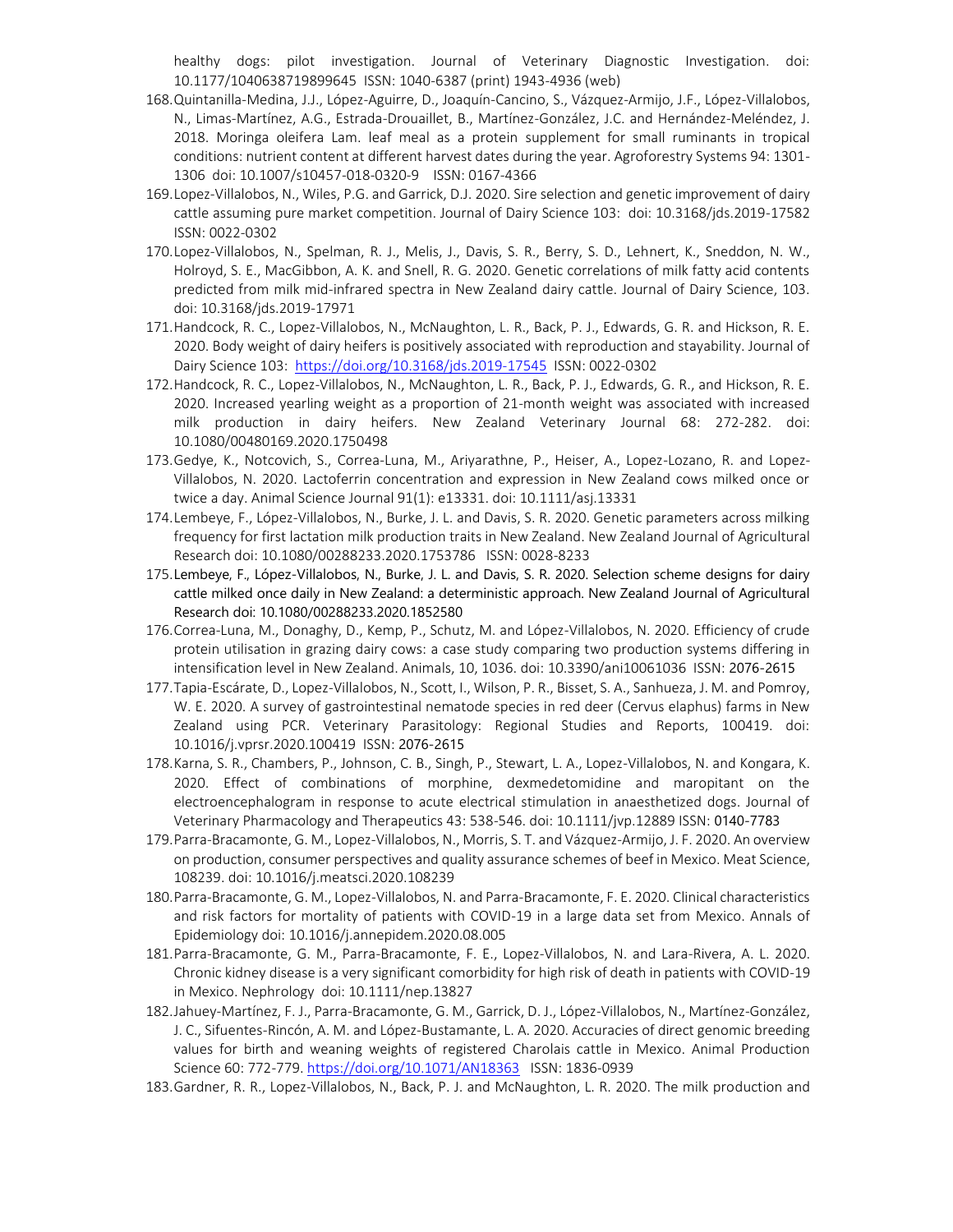survival of spring-calving carryover cows in New Zealand. New Zealand Journal of Agricultural Research 63: 479-491. ISSN: 0028-8233 doi: 10.1080/00288233.2019.1576211

- 184.Parmar, P., Lopez-Villalobos, N., Tobin, J.T., Murphy, E., McDonagh, A., Crowley, S.V., Kelly, A.L. and Shalloo, L., 2020. The effect of compositional changes due to seasonal variation on milk density and the determination of season-based density conversion factors for use in the dairy industry. Foods 9: 1004. doi: 10.3390/foods9081004
- 185.Parmar, P., N. Lopez-Villalobos, J. T. Tobin, E. Murphy, S. V. Crowley, A. L. Kelly, and L. Shalloo. 2020. Development and evaluation of a processing sector model for butter manufacture using a mass balance technique at two dairy processing sites. International Journal of Dairy Technology doi: 10.1111/1471- 0307.12737
- 186.Sanchez-Davila, F., Bernal-Barragan, H., Vazquez-Armijo, J. F., López-Villalobos, N., Ledezma-Torres, R. A., Grizelj, J., Brenner, E. G., Vasquez, N. A. and Palomera, C. L. 2020. Annual variation in reproductive parameters and sexual behaviour of Saint Croix rams in a semi-desert region in Mexico. Journal of Applied Animal Research, 48: 499-506. doi: 10.1080/09712119.2020.1830778
- 187.Zuñiga-Garcia, S., Meza-Herrera, C. A., Mendoza-Cortina, A., Perez-Marin, C., Lopez-Flores, N. M., Guillén-Muñoz, J. M., Arellano-Rodriguez, G., Gutierrez-Guzman, U. N., Bustamante-Andrade, J. A., Luna-Orozco, J. R., Véliz-Deras, F. G. and López-Villalobos, N. 2020. Does size matters? Relationships among social dominance and some morphometric traits upon out-of-season reproductive outcomes in anestrus dairy goats treated with P4 + eCG. Biology, 9, 354.
- 188.Sahebjam, F., Kongara, K., Chambers, J. P., Walker, R. E., Naffa, R., Lopez-Villalobos, N. and Singh, P. M. 2020. Pressure algometry validation and determination of efficacy of articaine hydrochloride ring block in antler removal in red deer (Cervus elaphus). Animals, 10, 2023. doi: 10.3390/ani10112023
- 189.Hurst, T. S., Lopez-Villalobos, N. and Boerman, J. P. 2020. Predictive equations for early-life indicators of future body weight in Holstein dairy heifers. Journal of Dairy Science doi:10.3168/jds.2020-18560
- 190.Parra-Bracamonte, G. M., Parra-Bracamonte, F. E., Lopez-Villalobos, N. and Lara-Rivera, A. L. 2020. Chronic kidney disease isa very significant comorbidityfor high risk of death in patients with COVID-19in Mexico. Nephrology doi: 10.1111/nep.13827
- 191.Duranovich, F. N., Yule, I. J., Lopez-Villalobos, N., Shadbolt, N. M., Draganova, I. and Morris, S. T. 2020. Using proximal hyperspectral sensing to predict herbage nutritive value for dairy farming. Agronomy 10: 1826. doi: 10.3390/agronomy10111826
- 192.Chay-Canul, A. J., Parra-Bracamonte, G. M., Lopez-Villalobos, N., Herrera-Ojeda, J. B., Magaña-Monforte, J. G., Peniche-González, I. N., Herrera-Camacho, J. and García-Herrera, R. 2020. Milk yield and composition of Katahdin and Pelibuey ewes in tropical conditions. Journal of Animal and Feed Sciences doi: 10.22358/jafs/129966/2020
- 193.Martín, N., Schreurs, N., Morris, S., López-Villalobos, N., McDade, J. and Hickson, R. 2020. Sire effects on post-weaning growth of beef-cross-dairy cattle: a case study in New Zealand. Animals, 10: 2313. doi: 10.3390/ani10122313
- 194.Hendriks, S. J., Lopez-Villalobos, N., Sheahan, A. J., Donaghy, D. J. and Roche, J. R. 2020. Supplementation of urea to a basal pasture diet fed to dairy cows to model N-partitioning relationships. JDS Communications. Doi: 10.3168/jdsc.2020-0016
- 195.Scholtens, M., Lopez-Villalobos, N., Lehnert, K., Snell, R., Garrick, D. and Blair, H. T. 2021. Advantage of including genomic information to predict breeding values for lactation yields of milk, fat, and protein or somatic cell score in a New Zealand dairy goat herd. Animals, 11: 24. Doi: 10.3390/ani11010024
- 196.Parmar, P., Lopez-Villalobos, N., Tobin, J. T., Murphy, E., Buckley, F., Crowley, S. V., Kelly, A. L. and Shalloo, L. 2021. Effect of temperature on raw whole milk density and its potential impact on milk payment in the dairy industry. International Journal of Food Science and Technology 56: 2415-2422. Doi: 10.1111/ijfs.14869
- 197.Ariyarathne, H. B. P. C., Correa-Luna, M., Blair, H. T., Garrick, D. J. and Lopez-Villalobos, N. 2021. Genetic parameters for efficiency of crude protein utilisation and its relationship with production traits across lactations in grazing dairy cows. New Zealand Journal of Agricultural Research 64: 62-82. Doi: 10.1080/00288233.2020.1726414 ISSN: 0028-8233
- 198.Rivero, M.J., Lopez-Villalobos, N., Evans, A., Berndt, A., Cartmill, A., Neal, A.L., McLaren, A., Farruggia, A., Mignolet, C., Chadwick, D., Styles, D., McCracken, D., Busch, D., Martin, G.B., Fleming, H., Sheridan, H., Gibbons, J., Merbold, L., Eisler, M., Lambe, N., Rovira, P., Harris, P., Murphy, P., Vercoe, P.E., Williams, P., Machado, R., Takahashi, T., Puech, T., Boland, T., Ayala, W., Lee, M.R.F., 2021. Key traits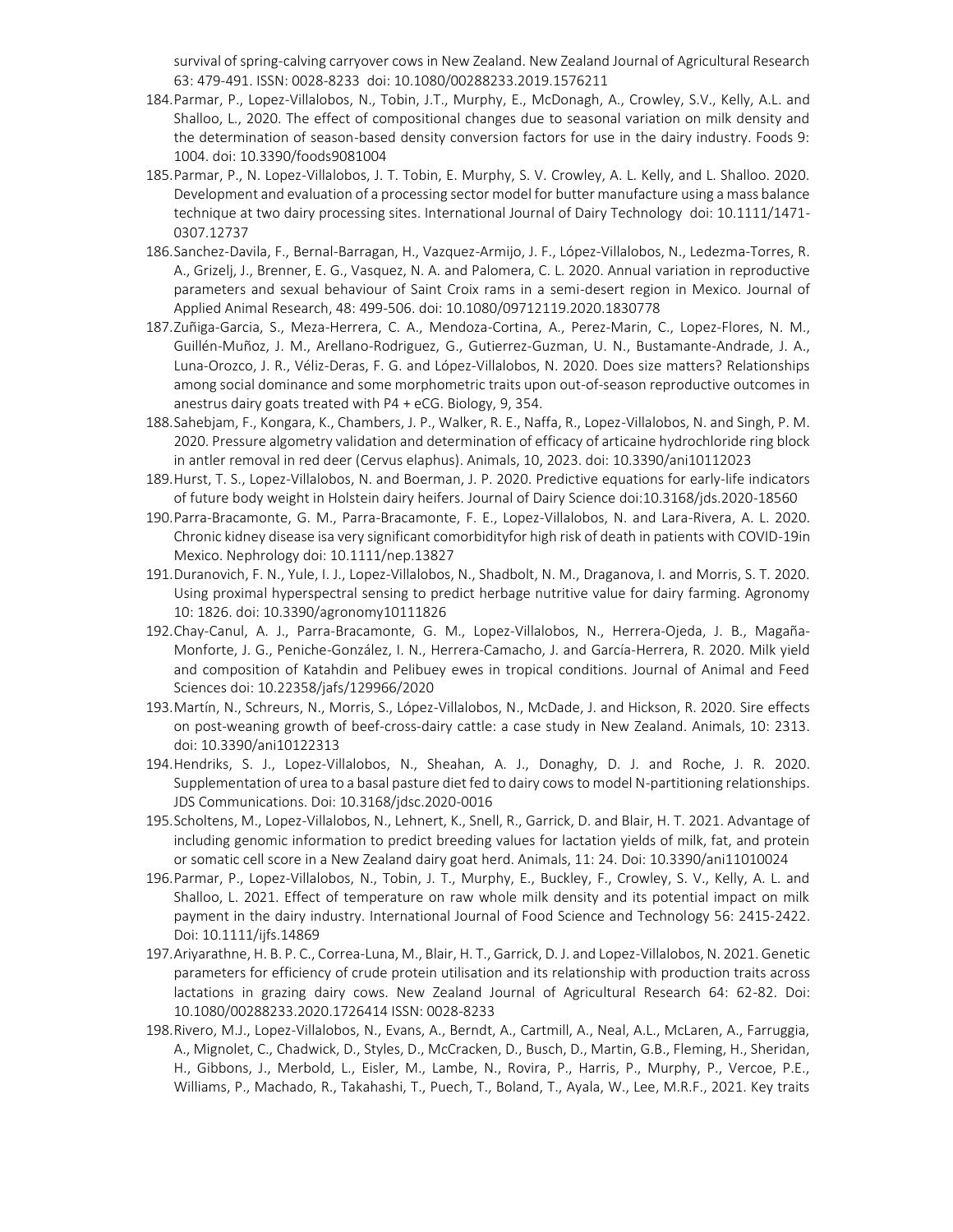for ruminant livestock across diverse production systems in the context of climate change: perspectives from a global platform of research farms. Reproduction, Fertility and Development 33, 1-19. Doi: 10.1071/RD20205

- 199.Rodriguez, M. J., Saggar, S., Berben, P., Palmada, T., Lopez-Villalobos, N. and Pal, P. 2021. Use of a urease inhibitor to mitigate ammonia emissions from urine patches. Environmental Technology 42: 20- 31. doi: 10.1080/09593330.2019.1620345 ISSN: 0959-3330 (Print) 1479-487X (Online)
- 200.Lembeye, F., López-Villalobos, N., Burke, J. L. and Davis, S. R. 2021. Genetic parameters across milking frequency for first lactation milk production traits in New Zealand. New Zealand Journal of Agricultural Research 64: 122-126. Doi: 10.1080/00288233.2020.1753786
- 201.Lembeye, F., López-Villalobos, N., Burke, J. L. and Davis, S. R. 2021. Selection scheme designs for dairy cattle milked once daily in New Zealand: a deterministic approach. New Zealand Journal of Agricultural Research 64: 127-142. Doi: 10.1080/00288233.2020.1852580
- 202.Handcock, R. C., Jenkinson, C. M. C., Laven, R., McNaughton, L. R., Lopez-Villalobos, N., Back, P. J. and Hickson, R. E. 2021. Linear versus seasonal growth of dairy heifers decreased age at puberty but did not affect first lactation milk production. New Zealand Journal of Agricultural Research 64: 83-100. doi: 10.1080/00288233.2019.1607404 ISSN: 0028-8233
- 203.Lopez-Villalobos, N., Blair, H. T. and Garrick, D. J. 2021. Cumulative dairy cow genetic change from selection and crossbreeding over the last 2 decades in New Zealand closely aligns to model-based predictions published in 2000. JDS Communications. Doi: 10.3168/jdsc.2020-0043
- 204.Correa-Luna, M., Donaghy, D., Kemp, P., Shalloo, L., Ruelle, E., Hennessy, D. and López-Villalobos, N. 2021. Productivity, profitability and Nitrogen utilisation efficiency of two pasture-based milk production systems differing in the milking frequency and feeding Level. Sustainability 13: 2098. doi: 10.3390/su13042098 ISSN: 2071-1050
- 205.Martín, N., Schreurs, N., Morris, S., López-Villalobos, N., McDade, J. and Hickson, R. 2021. Sire effects on carcass of beef-cross-dairy cattle: a case study in New Zealand. Animals 11: 636. doi: 10.3390/ani11030636
- 206.Ariyarathne, H. B. P. C., Correa-Luna, M., Blair, H., Garrick, D. and Lopez-Villalobos, N. 2021. Can nitrogen excretion of dairy cows be reduced by genetic selection for low milk urea nitrogen concentration? Animals 11: 737. doi:10.3390/ani11030737
- 207.Ariyarathne, H. B. P. C., Correa-Luna, M., Blair, H. T., Garrick, D. J., and Lopez-Villalobos, N. 2021. Identification of genomic regions associated with concentrations of milk fat, protein, urea and efficiency of crude protein utilization in grazing dairy cows. Genes 12: 456. doi: 10.3390/genes12030456
- 208.Duranovich, F., López-Villalobos, N., Shadbolt, N., Draganova, I., Yule, I. and Morris, S. 2021. The deviation between dairy cow metabolizable energy requirements and pasture supply on a dairy farm using proximal hyperspectral sensing. Agriculture, 11, 240. doi: 10.3390/agriculture11030240
- 209.Duranovich, F. N., Shadbolt, N. M., Draganova, I., López-Villalobos, N., Yule, I. J. and Morris, S. T. 2021. Variation of nutritive value, measured by proximal hyperspectral sensing, of herbage offered to grazing dairy cows. New Zealand Journal of Agricultural Research doi: 10.1080/00288233.2021.1914687
- 210.Herrera-Ojeda, J. B., Parra-Bracamonte, G. M., López-Villalobos, N., Herrera-Camacho, J. and Orozco-Durán, K. E. 2021. Análisis bivariado para mejorar evaluaciones genéticas con bases de datos incompletos en ganado Charolais. Revista MVZ Córdoba, 26, e2128. doi: 10.21897/rmvz.2128 ISSN: 0122-0268
- 211.Parra-Bracamonte, G. M., Vázquez-Armijo, J. F., Lopez-Villalobos, N., Martinz-Gonzalez, J. C. and Magaña-Monforte, J. G. 2021. Carne bovina en Mexico: Cantidad, calidad, la persepectiva genética y la promesa genómica. Revista Mexicana de Agroecosistemas 8: 11-13.
- 212.Duranovich, F., Shadbolt, N., Draganova, I., López-Villalobos, N., Yule, I. and Morris, S. 2021. The relative importance of herbage nutritive value and climate in determining daily performance per cow in a pasture-based dairy farm. Agriculture, 11(5), 444. doi:10.3390/agriculture11050444
- 213.Karna, S. R., Chambers, P., Singh, P., Lopez-Villalobos, N. and Kongara, K. 2021. Evaluation of analgesic interaction between morphine, maropitant and dexmedetomidine in dogs undergoing ovariohysterectomy. New Zealand Veterinary Journal, 1-12. doi:10.1080/00480169.2021.1927231
- 214.Vázquez-Armijo, J. F., Salvador-Cáceres, A., Lopez-Villalobos, N., Herrera-Ojeda, J. B., García-Medina, A. and Parra-Bracamonte, G. M. 2021. Non-genetic and genetic effects related to birth and weaning weight in crossbred dairy goats. Journal of Animal and Feed Sciences. doi:10.22358/jafs/138612/2021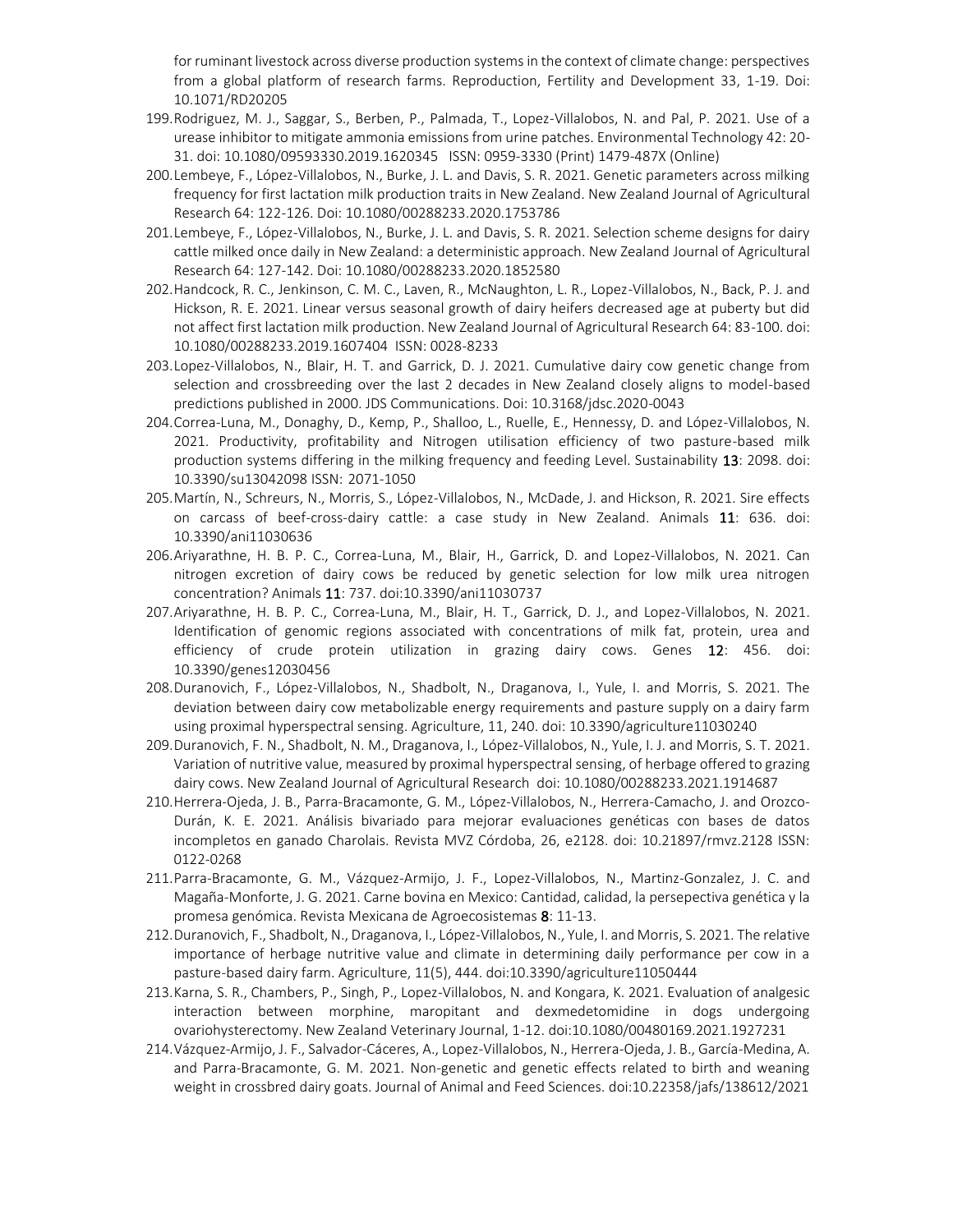- 215.Arroyo-Rebollar, R., López-Villalobos, N., García-Martínez, A., Arriaga-Jordán, C. M. and Albarrán-Portillo, B. 2021. Relationship between calving interval and profitability of Brown Swiss cows in a subtropical region of Mexico. Tropical Animal Health and Production 53: 373. doi:10.1007/s11250-021- 02813-0
- 216.Contla-Hernández, B., Lopez-Villalobos, N. and Vignes, M. 2021. Identifying health status in grazing dairy cows from milk mid-infrared spectroscopy by using machine learning methods. Animals 11: 2154. doi: 10.3390/ani11082154
- 217.Coleman, L., Back, P., Blair, H., López-Villalobos, N. and Hickson, R. 2021. Sire effects on birth weight, gestation length, and pre-weaning growth of beef-cross-dairy calves: A case study in New Zealand. Dairy 2: 385-395. doi: 10.3390/dairy2030030
- 218.Tapia-Escárate, D., Mackintosh, C., Scott, I., Lopez-Villalobos, N., Wilson, P. & Pomroy, W. 2021. Evaluation of cross-grazing deer with sheep or cattle, as means to reduces anthelmintic usage to control gastrointestinal and pulmonary nematodes in farmed red deer (Cervus elaphus) in New Zealand. Veterinary Parasitology. doi: 10.1016/j.vetpar.2021.109534
- 219.Ioannou, A., Phillips, H., Keating, S., Barger, A., Lopez-Villalobos, N., Wilson, M., Dillonaire, A., Silveston-Keith, R., Ambrisko, T. D. and Gal, A. 2021. Blood-to-saliva glucose time lag in sedated healthy dogs. Journal of Veterinary Diagnostic Investigation. Doi: 10.1177/10406387211035367
- 220.Handcock, R. C., Lopez-Villalobos, N., Back, P. J., Hickson, R. E., & McNaughton, L. R. 2021. Growth, milk production, reproductive performance, and stayability of dairy heifers born from 2-year-old or mixedage dams. Journal of Dairy Science. doi:10.3168/jds.2021-20354

## SUPERVISION OF POSTGRADUTE STUDENTS

## PhD Students

- 1. Everett-Hincks, J. M. 2004 . Lamb rearing performance in highly fecunded sheep. PhD Thesis, Institute of Veterinary, Animal and Biomedical Sciences, Massey University, Palmerston North. Advisor on statistical analysis.
- 2. McWilliam, E. L. 2005. Use of willow fodder blocks for improvement of productive and reproductive performance of ewes grazing low quality drought pasture. PhD Thesis, Institute of Veterinary, Animal and Biomedical Sciences, Massey University, Palmerston North. Advisor on statistical analysis.
- 3. Ramirez-Restrepo, C. A. 2005. Use of Lotus corniculatus to increase sheep production under commercial dryland farming conditions. PhD Thesis, Institute of Veterinary, Animal and Biomedical Sciences, Massey University, Palmerston North. Advisor on statistical analysis.
- 4. Dooley, L. E. 2005. Selection and segregation of herds for a valuable milk trait. PhD Thesis, Institute of Veterinary, Animal and Biomedical Sciences, Massey University, Palmerston North. Advisor on statistical analysis.
- 5. Schreurs, N. M. 2006. Effect of condensed tannin and fresh forage diets on the formation of indole and skatole in the rumen and on the pastoral odour and flavour of sheep meat. PhD Thesis, Institute of Veterinary, Animal and Biomedical Sciences, Massey University, Palmerston North. Advisor on statistical analysis.
- 6. Bryant, J. R. 2006. Quantifying genetic variation in environmental sensitivity of New Zealand dairy cattle to apply in the development of a dairy cattle simulation model for pastoral systems. PhD Thesis, Institute of Veterinary, Animal and Biomedical Sciences, Massey University, Palmerston North. Chief Supervisor.
- 7. Riet-Sapriza, F. G. 2007. Milk composition of the New Zealand sea lion and factors that influence it. PhD Thesis, Institute of Veterinary, Animal and Biomedical Sciences, Massey University, Palmerston North. Chief Supervisor.
- 8. Dipti, P. 2007. Effects on ewe reproduction and lamb mortality of grazing willow fodder blocks during drought. PhD Thesis, Institute of Veterinary, Animal and Biomedical Sciences, Massey University, Palmerston North. *Co-Supervisor*
- 9. Castinel, A. 2006. Causes of neonatal mortality in the New Zealand sea lion (Phocarctos hookeri). PhD Thesis, Institute of Veterinary, Animal and Biomedical Sciences, Massey University, Palmerston North. Co-Supervisor.
- 10. Grinberg, A. 2009. Epidemiological studies of cryptosporidiosis. PhD Thesis, Institute of Veterinary,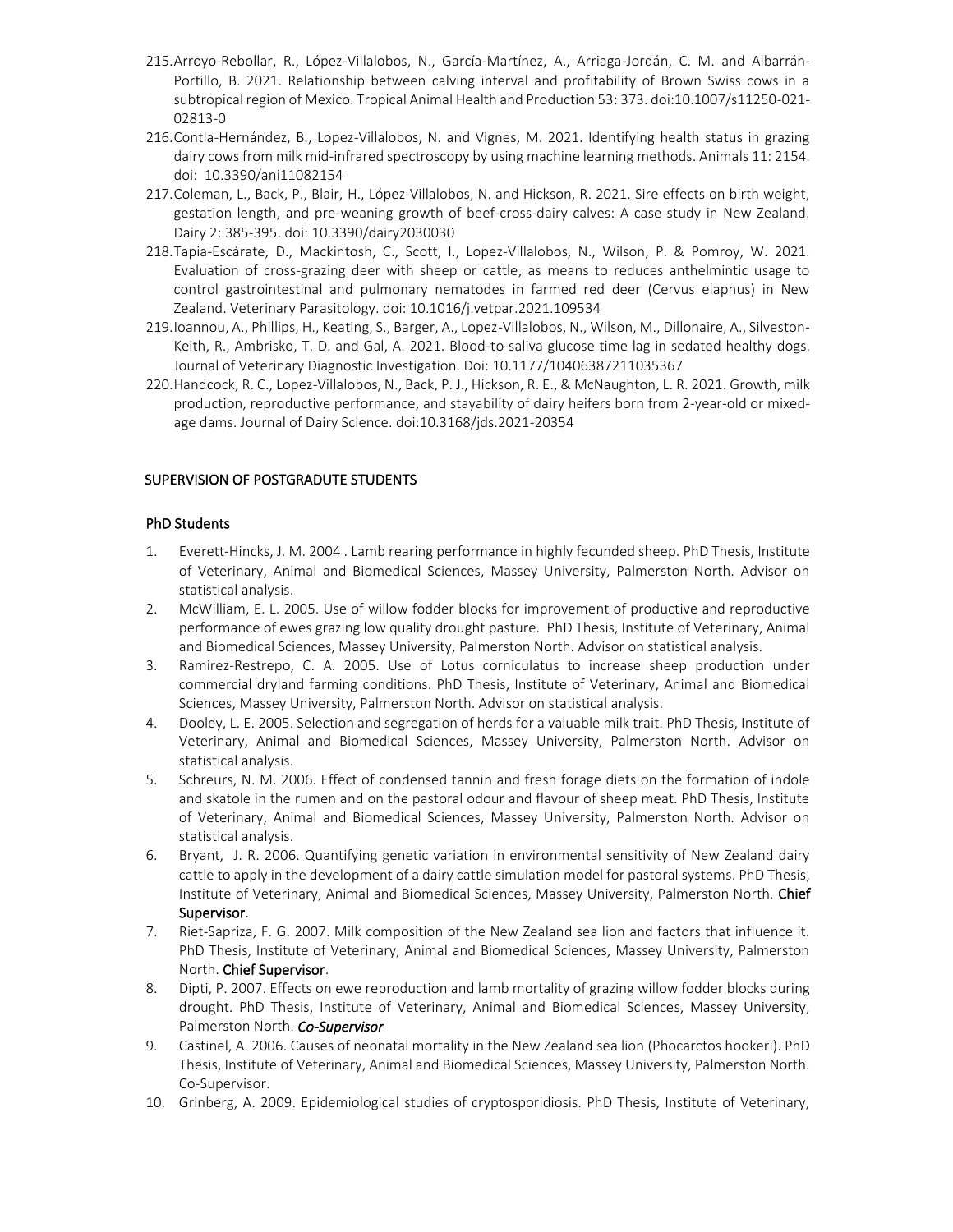Animal and Biomedical Sciences, Massey University, Palmerston North. *Co-Supervisor*.

- 11. Hickson, R. E. 2009. Assistance at parturition of primiparous, two-year-old, Angus heifers and the effect of liveweight gain of heifers in early pregnancy on birth weight of the calf. PhD Thesis, Institute of Veterinary, Animal and Biomedical Sciences, Massey University, Palmerston North. *Co-Supervisor*.
- 12. Khan, M. K. I. 2010. Development of models for the genetic improvement of dairy cattle under cooperative dairying conditions in Bangladesh. PhD Thesis, Institute of Veterinary, Animal and Biomedical Sciences, Massey University, Palmerston North. *Co-Supervisor.*
- 13. Vlaming, B. J. 2008. Quantifying variation in estimated methane emission from ruminants using the SF6 tracer technique. PhD Thesis, Institute of Veterinary, Animal and Biomedical Sciences, Massey University, Palmerston North. Advisor on statistical analysis.
- 14. van der Linden, D. S. 2010. Ewe size and nutrition during pregnancy: effects on metabolic and productive performance of the offspring. PhD Thesis, Institute of Veterinary, Animal and Biomedical Sciences, Massey University, Palmerston North. Advisor on statistical analysis.
- 15. [Swainson,](http://kea.massey.ac.nz/search~S1?/aSwainson%2C+Natasha+Madeleine/aswainson+natasha+madeleine/-3,-1,0,B/browse) N. M. 2011. Methane emissions and mitigation technologies in cattle, sheep and red deer. PhD Thesis, Institute of Veterinary, Animal and Biomedical Sciences, Massey University, Palmerston North. Advisor on statistical analysis.
- 16. Baudracco, J. 2011. Effects of feeding level and genetic merit on the efficiency of pasture-based dairy systems: field and modelling studies. PhD Thesis, Institute of Veterinary, Animal and Biomedical Sciences, Massey University, Palmerston North. Chief Supervisor.
- 17. Petrovski, K. R. 2011. In vitro and in vivo studies on treatment and prevention of bovine mastitis. PhD Thesis, Institute of Veterinary, Animal and Biomedical Sciences, Massey University, Palmerston North. *Co-supervisor.*
- 18. Alawneh, J. I. 2011. Monitoring liveweight to optimise health and productivity in pasture fed dairy herds. PhD Thesis, Institute of Veterinary, Animal and Biomedical Sciences, Massey University, Palmerston North. *Co-supervisor.*
- 19. Tuñon, G. E. 2013. Improving the use of perennial ryegrass swards for dairying in Ireland. PhD Thesis, Institute of Veterinary, Animal and Biomedical Sciences, Massey University, Palmerston North. Chief Supervisor.
- 20. Edwards, J. P. 2013. Efficient milking systems for large pastoral dairy farms. PhD Thesis, Institute of Veterinary, Animal and Biomedical Sciences, Massey University, Palmerston North. Chief Supervisor.
- 21. Asmad, K. 2014. The effect of ewe nutrition during pregnancy on the reproductive system of the offspring. PhD Thesis, Institute of Veterinary, Animal and Biomedical Sciences, Massey University, Palmerston North. Advisor on statistical analysis.
- 22. Solis-Ramirez, J. 2014. Development of breeding objectives, genetic evaluation, selection and crossbreeding schemes for the genetic improvement of New Zealand dairy goats. PhD Thesis, Institute of Veterinary, Animal and Biomedical Sciences, Massey University, Palmerston North. *Co-Supervisor*.
- 23. Silva-Villacorta, D. 2014. Determining premium payments for concentration of unsaturated fatty acids in milkfat in New Zealand based on changes in farm and processor profit. PhD Thesis, Institute of Veterinary, Animal and Biomedical Sciences, Massey University, Palmerston North. Chief Supervisor.
- 24. Cranston, L. 2014. Chicory (Cichorium intybus) and plantain (Plantago lanceolata); physiological and morphological responses to water stress, defoliation, and grazing preference with implications for the management of the Herb and Legume Mix. PhD Thesis, Institute of Veterinary, Animal and Biomedical Sciences, Massey University, Palmerston North. Advisor on statistical analysis.
- 25. Lepori-Honeyman, A. A. 2015. Genomic selection for traits of economic importance in sheep. PhD Thesis, Institute of Veterinary, Animal and Biomedical Sciences, Massey University, Palmerston North. Chief Supervisor.
- 26. Laven, L. J. 2015. Anatomical studies of claw conformation in New Zealand dairy cattle. PhD Thesis, Institute of Veterinary, Animal and Biomedical Sciences, Massey University, Palmerston North. *Co-Supervisor*.
- 27. Sneddon, N. W. 2016. A genetic and economic evaluation of lactose in the New Zealand dairy industry. PhD Thesis, Institute of Veterinary, Animal and Biomedical Sciences, Massey University, Palmerston North. Chief Supervisor.
- 28. Tapia-Escarate, D. 2016. A study on some aspects of the pathogenicity, diagnosis and control of gastrointestinal nematodes in deer. PhD Thesis, Institute of Veterinary, Animal and Biomedical Sciences, Massey University, Palmerston North. *Co-Supervisor.*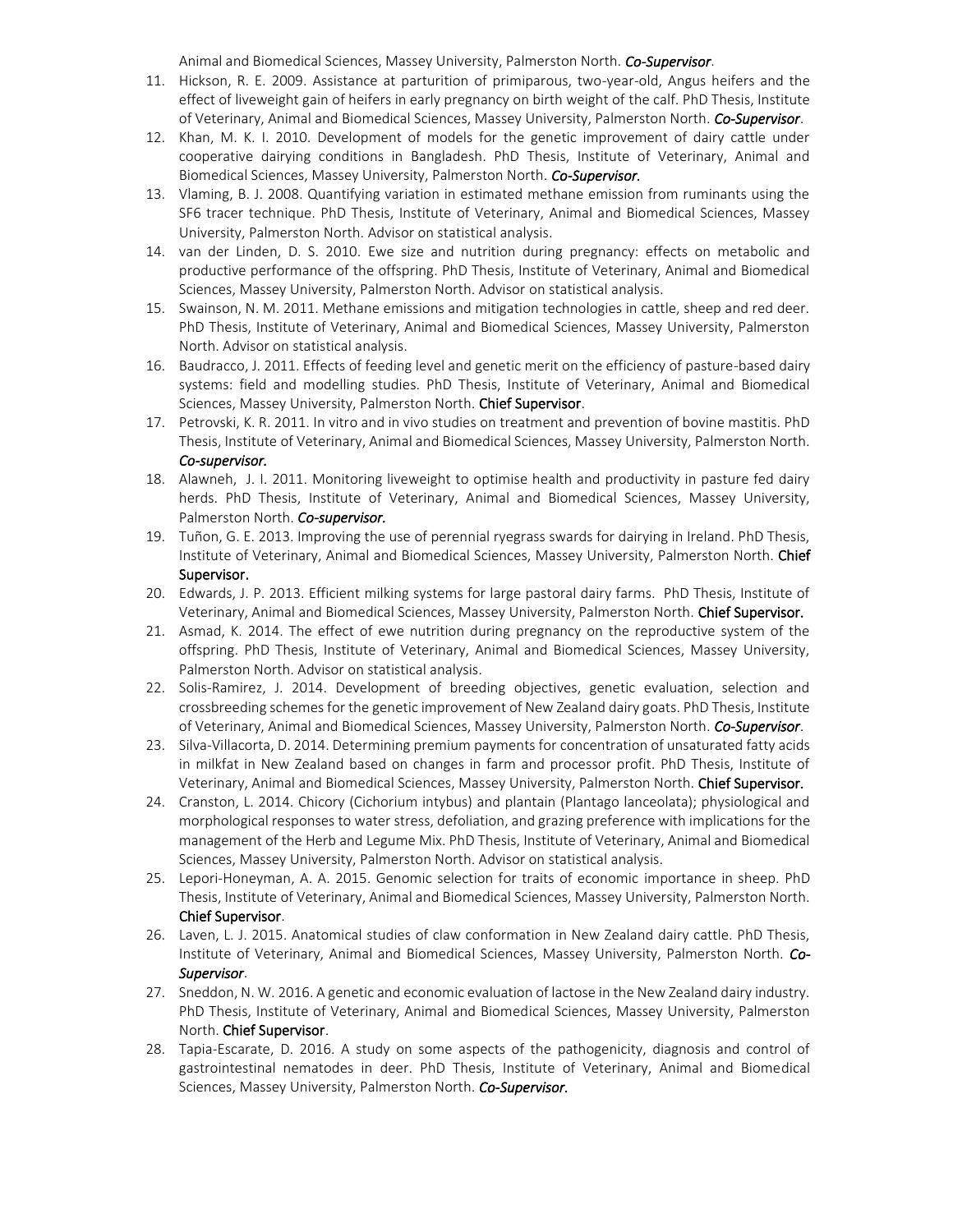- 29. Lembeye, F. 2017. Developing selection indexes & estimation of genetic parameters for traits of economic importance in dairy cattle under once-a-day milking. PhD Thesis, Institute of Veterinary, Animal and Biomedical Sciences, Massey University, Palmerston North. Chief Supervisor.
- 30. Ullah, Z. 2017. Effect of differing forages on the early growth and behaviour development of dairy heifers during pre- and post weaning periods. PhD Thesis, Institute of Veterinary, Animal and Biomedical Sciences, Massey University, Palmerston North. Chief Supervisor.
- 31. Roca Fraga, F. J. 2017. Optimum nutrition of the pregnant ewe : a meta-analytic approach. PhD Thesis, Institute of Veterinary, Animal and Biomedical Sciences, Massey University, Palmerston North. *Co-Supervisor.*
- 32. Hurley,A. 2018. Genetics of feed intake and efficiency in grazing dairy cows. PhD Thesis, Institute of Veterinary, Animal and Biomedical Sciences, Massey University, Palmerston North. Chief Supervisor.
- 33. Martin Correa-Luna. 2019. Dietary crude protein and nitrogen utilisation in two contrasting dairy systems. PhD Thesis, Chief supervisor. Exam: 27/Nov/2019
- 34. Rhiannon C Handcock. 2019. A comparison of growth patterns and live weight on milk production and fertility in dairy heifers. PhD Thesis. Co-supervisor*.* Exam: 30/Sep/2019
- 35. Lucy Coleman. 2020. The use of high genetic merit Angus and Hereford bulls in a New Zealand dairy herd. PhD Thesis. Co-supervisor. Exam: 14/09/2020
- 36. Isabel M Vialoux. 2020. Genetic parameters of body condition score (BCS) and effects of BCS and BCS change on ewe performance. PhD Thesis. Co-supervisor. Exam: 10/11/2020
- 37. Natalia de la Paz Martin. 2021. The effect of sire on growth and meat production of beef-cross-dairy cattle in New Zealand. PhD Thesis. Co-supervisor. Exam: ??/04/2021
- 38. Federico N Duranovich. 2020. Unveiling the potential of proximal hyperspectral sensing for measuring herbage nutritive value in a pasture-based dairy farm system. PhD Thesis. Chief supervisor. Exam 10/Nov/2020
- 39. Megan R Scholtens. 2020. Genetic and genomic studies on milk production and composition, and longevity in New Zealand dairy goats. PhD Thesis. Chief supervisor. Exam: 18/Nov/2020
- 40. Pavithra Ariyarathne. 2021. Genetic and Genomic Studies of Animal Welfare and Environmental Traits in Dairy Cattle. Chief supervisor. Exam: 12/Mar/2021
- 41. Natasha Jaques. TBC 2021. Economic and genetic aspects on Lameness in New Zealand dairy goats. PhD thesis, School of Agriculture and Environment, Massey University, Palmerston North. Chief Supervisor.
- 42. Dinesha Jayawardana. TBC 2022. Fertility performance of once a day and twice a day milking cows in New Zealand. PhD thesis, School of Agriculture and Environment, Massey University, Palmerston North. Chief Supervisor.
- 43. Inthujaa Sanjayaranj. TBC 2022. Studies on the gross composition and fatty acids profile of milk from cows milked once- and twice-a-day under New Zealand grazing conditions. PhD thesis, School of Agriculture and Environment, Massey University, Palmerston North. Chief Supervisor.
- 44. Marit van der Zeijden. TBC 2022. The impact of once-a-day milking on the physicochemical properties of milk. PhD thesis, School of Food and Advanced Technology, Massey University, Palmerston North. Co-supervisor.
- 45. Andrea Graña Baumgartner. TBC 2023. Exploring innovative ways, based on skin thickness and brown adipose tissue metabolism, for genetic improvement of new-born lamb survival. PhD thesis, School of Agriculture and Environment, Massey University, Palmerston North. Co-supervisor.
- 46. Ana C Marshall. TBC 2024. Genetic and genomic studies on composition and process ability characteristics of dairy sheep milk. PhD thesis, School of Agriculture and Environment, Massey University, Palmerston North. Chief Supervisor.

### Masters Students

- 1. Lemus-Ramirez, V. 2001. Productive performance and efficiency of two lines of Holstein Friesian cows which differ in mature live weight. Thesis for the Master of Applied Science. Massey University, Palmerston North, New Zealand. Co-supervisor.
- 2. Caicedo-Caldas, A. 2001. Feed intake capacity in Holstein-Friesian cows which differed genetically for body weight. Thesis for the Master of Applied Science. Massey University, Palmerston North, New Zealand. Advisor on statistical analysis.
- 3. Ramirez-Pacheco, R. 2001. Reproductive performance of cows calving in Spring or Autumn. Thesis for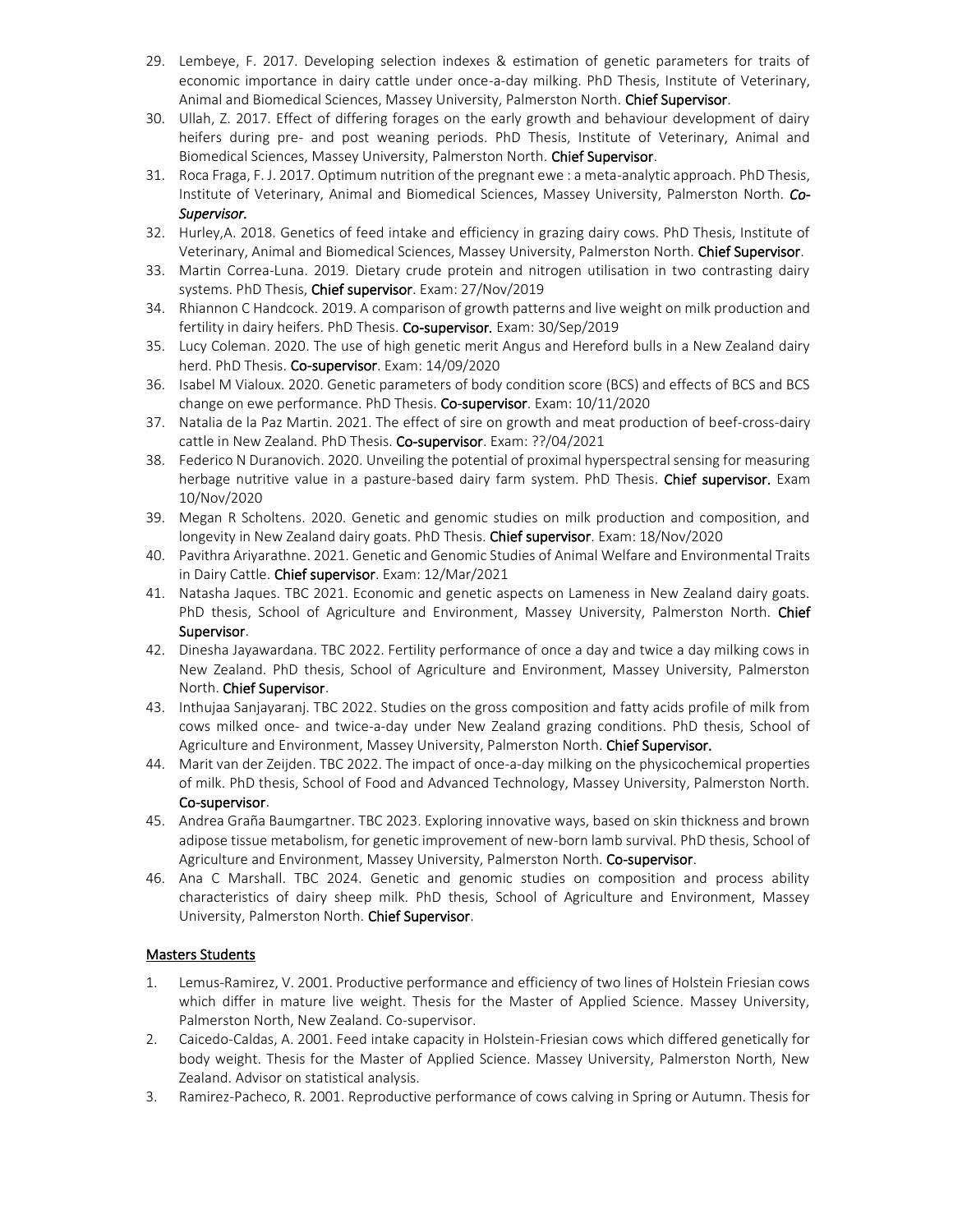the Master of Applied Science. Massey University, Palmerston North, New Zealand. Advisor on statistical analysis.

- 4. Pereira, M. 2001. Breeding schemes for beef cattle considering selection and crossbreeding. Thesis for the Master of Applied Science. Massey University, Palmerston North, New Zealand. Advisor on statistical analysis.
- 5. Schreurs, N. 2002. Effect pf grazing undrenched weaner deer on chicory or perennial rygrass/white clover pasture on gastrointestinal nematode and lungworm viability. Thesis for the Master of Applied Science. Massey University, Palmerston North, New Zealand. Advisor on statistical analysis.
- 6. Tolosa, X. 2002. Intake, live weight and feed conversion efficiency of lactating Holstein-Friesian dairy cows which differ genetically in live weight. Thesis for the Master of Science in Animal Science. Massey University, Palmerston North, New Zealand. Advisor on statistical analysis.
- 7. Bryant, J. R. 2003. Use of genetic information in the design and management of dairy farm systems. Thesis for the Master of Science in Animal Science. Massey University, Palmerston North, New Zealand. Co-supervisor.
- 8. Pinochet-Chateau, R. 2005. Risk in New Zealand dairy farming: Perception and management. Master of Applied Science Thesis. Massey University, Palmerston North. Co-supervisor.
- 9. Baudracco, J. 2006. Effects of stocking rate and supplementation on the productivity and profitability of Argentine dairy systems. Thesis for the Master of Science in Animal Science. Massey University, Palmerston North, New Zealand. Chief supervisor.
- 10. Silva-Villacorta, D. 2005. The productivity of pasture-based dairy farms in New Zealand with different levels of extra feed input. Master of Animal Science Thesis. Massey University, Palmerston North. Cosupervisor.
- 11. Glossop, J. C. 2004. Comparison of transcutaneous ultrasound over the right flank with trans rectal ultrasonography in the diagnosis of pregnancy in New Zealand dairy herds. Master of Veterinary Science Thesis. Massey University, Palmerston North. Co-supervisor.
- 12. Hickson, R. E. 2005. Yields and persistency of lactation in Friesian and Jersey cows milked once a day. Master of Animal Science Thesis. Massey University, Palmerston North. Chief supervisor.
- 13. Ordoñez, A. 2005. Effects of application in spring of urea fertiliser on aspects of reproductive performance of pasture-fed dairy cows. Master of Animal Science Thesis. Massey University, Palmerston North. Co-supervisor.
- 14. Schweikart-Vial, C. 2005. Exploring the conversion process in organic dairy farms: the case of organic dairy farmers in New Zealand. Master of Applied Science in Natural Resource Management Thesis. Massey University, Palmerston North, New Zealand. Advisor on statistical analysis.
- 15. Mair, J. 2006. Intestinal mast cell proteinase expression is associated with larval burden in Cyathostomin infected horses. Master of Veterinary Science Thesis. Massey University, Palmerston North. Advisor on statistical analysis.
- 16. Rojas, V. 2006. Use of Lotus corniculatus to increase sheep reproduction under commercial dryland farming conditions. Master of Animal Science Thesis. Massey University, Palmerston North. Advisor on statistical analysis.
- 17. Diaz-Lira, C. 2006. Willow (Salix spp.) fodder blocks for growth and sustainable management of internal parasites in grazing lambs. Master of Animal Science Thesis. Massey University, Palmerston North. Advisor on statistical analysis.
- 18. Lazzarini, B. 2010. Milk production and nitrogen partitioning in dairy cows grazing standard and high sugar perennial ryegrass, with and without white clover, during spring and autumn. Master of Animal Science Thesis. Massey University, Palmerston North. Advisor on statistical analysis.
- 19. Musonda, K. 2008. Grazing willow (Salix spp.) fodder blocks for increased reproductive rates and internal parasite control in mated hoggets. Master of Animal Science Thesis. Massey University, Palmerston North. Advisor on statistical analysis.
- 20. Yang, L. 2009. Phenotypic relationships between milk protein percentage, reproductive performance and body condition score in Irish dairy cattle. Thesis for the Master of Science in Animal Science. Massey University, Palmerston North, New Zealand. Chief supervisor.
- 21. Mupeyo, B. 2010. Effects of feeding willow (Salix spp.) upon death of established parasites and parasite fecundity. Master of Animal Science Thesis. Massey University, Palmerston North. Advisor on statistical analysis.
- 22. Jones, E. 2010. Growth curves of kiwi birds in New Zealand. Master of Veterinary Science Thesis.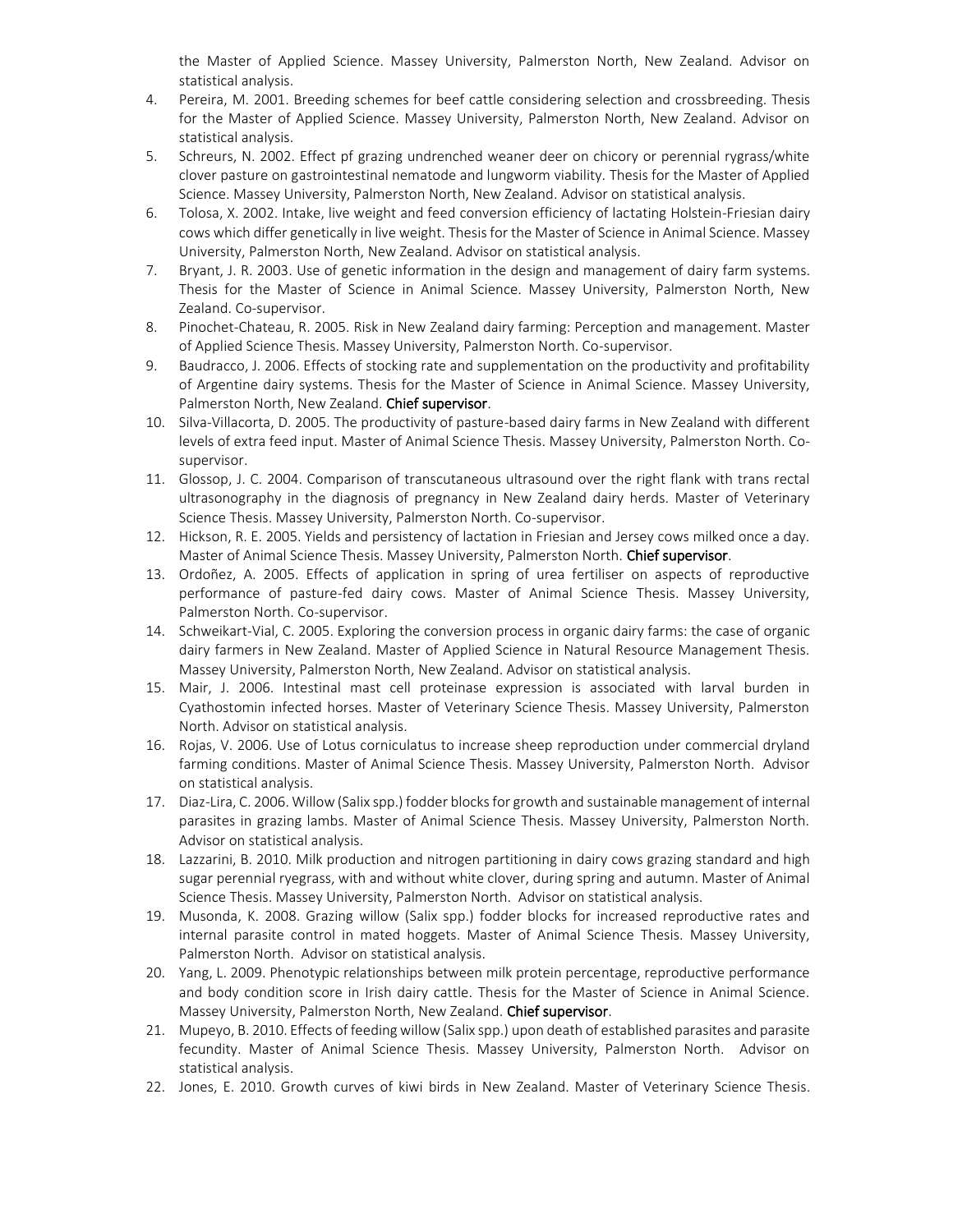Massey University, Palmerston North. Advisor on statistical analysis.

- 23. Roca, J. Lactation curves in crossbred dairy x beef cattle. Master of Animal Science Thesis. Massey University, Palmerston North. Advisor on statistical analysis.
- 24. Jury, K. 2011. Genetic analysis of incidence of clinical mastitis in New Zealand dairy cattle. Master of Applied Science in Animal Production Thesis, Institute of Veterinary, Animal and Biomedical Sciences, Massey University, Palmerston North. Chief-supervisor.
- 25. Chawala, A. R. 2011. The effect of breed and crossbreeding on the incidence of recorded lameness in the New Zealand dairy cattle. Master of Science in Animal Science Thesis, Institute of Veterinary, Animal and Biomedical Sciences, Massey University, Palmerston North. Chief-supervisor.
- 26. Tan, M. E. 2013. Genome-wide association study for stature in New Zealand dairy cattle. Master of Science in Animal Science Thesis, Institute of Veterinary, Animal and Biomedical Sciences, Massey University, Palmerston North. Chief-supervisor.
- 27. Chan, F. Y. 2013. Genome wide association studies for temperament in New Zealand dairy cattle. Master of Science in Animal Science Thesis, Institute of Veterinary, Animal and Biomedical Sciences, Massey University, Palmerston North. Chief-supervisor.
- 28. Harris, R. A. 2015. Phenotypic correlations between linear type conformation traits, production and fertility in a once-a-day milked dairy cattle herd. Master of Veterinary Science Thesis, Institute of Veterinary, Animal and Biomedical Sciences, Massey University, Palmerston North. Chief-supervisor.
- 29. Yeoh, M. H. 2018. Growth curves of New Zealand heifers. Master of Animal Science Thesis. Massey University, Palmerston North. Chief-Supervisor.
- 30. Robinson, V. 2015. Effects of cold stress on the submission and conception rates of New Zealand dairy cows. Master of Agicultural Science Thesis. Massey University, Palmerston North. Co-supervisor.
- 31. Mkunda, V. 2016 Phenotypic relationship between milk fatty acid profile and live weight change in early lactation in New Zealand dairy cattle. Master of Science in Animal Science Thesis. Massey University, Palmerston North. Chief-Supervisor.
- 32. Gardner, R. 2017. Milk Production and survival of spring-calving carryover cows in New Zealand dairy herds. Master of Animal Science Thesis. Massey University, Palmerston North. Co-supervisor. Completed.
- 33. Martinez Rocha, J. F. 2016. An evaluation of traits other than production and its association with the survival of dairy cows milked once a day in New Zealand. Master of Animal Science Thesis. Massey University, Palmerston North. Chief-supervisor.
- 34. Scholtens, M. 2016. Genetic evaluation of milk traits, live weight, somatic cell score, and litter size at birth, and development of a selection index for dairy sheep. Master of Science Thesis. Massey University, Palmerston North. Co-supervisor.
- 35. Wood, O. 2018. Phenotypic trends for lactation persistency and production yields of Holstein-Friesian, Jersey and crossbred cows milked once-a-day under the New Zealand pasture-based dairy system. Master of Animal Science Thesis. Massey University, Palmerston North. Chief-supervisor.
- 36. Flay, H. E. 2018. Methane emissions from dairy heifers as affected by residual feed intake and breed. Master of Science in Animal Science Thesis. Massey University, Palmerston North. Supervisor.
- 37. Rodriguez-Cutza, L. X. 2019. Relationship between milk urea nitrogen and fertility parameters in dairy cows under New Zealand grazing conditions. Master of Veterinary Studies. Massey University, Palmerston North. Chief-supervisor. Report of final mark: 21 Aug 2019
- 38. Win, K. S. T. 2019. The efficiency of pasture crude protein utilisation by once-a-day milking cows with the provision of the predicted balanced ration. Master of Science. Massey University, Palmerston North. Chief-supervisor. Report of final mark: 2 Sep 2019
- 39. Lu, Y. 2020. Milk composition and productive and reproductive performance of cows from A1 and A2 ß-casein variants, milked once- or twice-a-day. Master of Science Thesis. Massey University, Palmerston North. Chief-supervisor.
- 40. Jiang, H. 2020. Modelling of lactation curves of using linear and nonlinear random regression in dairy cows milked once a day. Master of Science Thesis. Massey University, Palmerston North. Chiefsupervisor.
- 41. Reis Lacerda Medeiros A. C. 2020. Genetic correlations between milk urea nitrogen and fertility traits in dairy cattle. Master of Science Thesis. Massey University, Palmerston North. Chief-supervisor.
- 42. Brenda Contla Hernandez. 2020. Predicting health status, lameness and mastitis of dairy cows from milk mid-infrared spectroscopy by using machine learning methods. Master of Science Thesis. Massey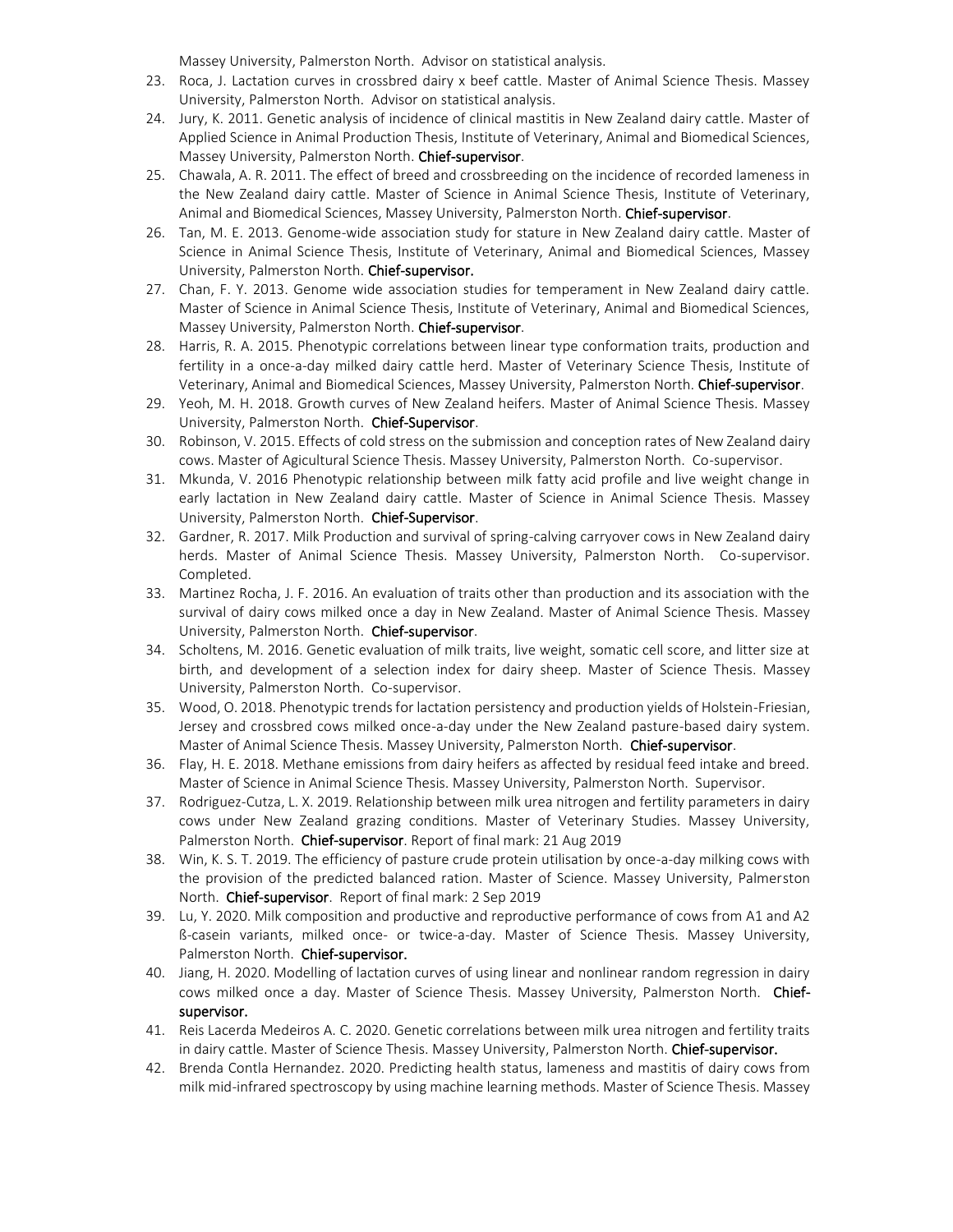University, Palmerston North. Co-supervisor.

- 43. Tyler Porteous. TBC 2022. Calculation of inbreeding coefficient using single nucleotide polymorphism markers. Master of Science Thesis. Massey University, Palmerston North. Chief-supervisor.
- 44. Katie Starsmore. TBC 2022. Effect that different averaging techniques on the repeatability of methane, carbon dioxide, hydrogen and dry matter intake in indoor dry dairy cows. Master of Science Thesis. Massey University, Palmerston North. Chief-supervisor.
- 45. Micayla Boshoff. TBC 2022. Effect of pregnancy and extended lactation on milk production in dairy goats. Master of Science Thesis. Massey University, Palmerston North. Co-supervisor.

## Diploma Students

- 1. Aditya S Bhalekar, A. S. 2007. Identifying traits for selection criteria for the genetic improvement of New Zealand sport horses. Dissertation for the Diploma in Animal Science, Massey University, Palmerston North. Chief Supervisor.
- 2. Yang, L. 2008. The relationship among body condition score, milk yield and fertility in dairy cattle. Dissertation for the Diploma in Animal Science, Massey University, Palmerston North. Chief Supervisor.
- 3. Jury, K. 2009. Breed and heterosis effects for intramammary infection diagnosed using somatic cell count. Dissertation for the Diploma in Animal Science, Massey University, Palmerston North. Chief Supervisor.
- 4. Sneddon, N. W. 2011. Review on differences for production, reproduction and environmental impact traits between Holstein-Friesian, Jersey and Holstein-Friesian x Jersey crossbred cows. Dissertation for the Diploma in Animal Science, Massey University, Palmerston North. Chief Supervisor.
- 5. Edwards, J. P. 2011. Factors affecting milking efficiency in expanding dairy herds. Dissertation for the Diploma in Animal Science, Massey University, Palmerston North. Chief Supervisor.

# Honours Students

- 1. Kylie M. Moore, K. M. 2003. Use of willow supplementation in cattle under drought conditions. Thesis for the Bachelor of Science with Honours in AniPmal Science. Massey University, Palmerston North. Advisor on statistical analysis.
- 2. Sheely, L. 2009. Predicting the timing of puberty in dairy cattle. Thesis for the Bachelor of Science with Honours in Animal Science. Massey University, Palmerston North. Chief Supervisor.
- 3. Clark, B. 2014. Genetic Trends in Massey University No. 4 Dairy Herd. Thesis for the Bachelor of Science with Honours in Animal Science. Massey University, Palmerston North. Chief Supervisor.
- 4. Richards, T. G. 2015. The supplementary feed responses of New Zealand Holstein-Friesian dairy cows of differing genetic merit and the resulting impacts on dairy farm profitability. Thesis for the Bachelor of Science with Honours in Animal Science. Massey University, Palmerston North. Chief Supervisor.

### International Students

- 1. Penasa, M. 2009. Crossbreeding effects in dairy cows. PhD Thesis in Animal Science. Padova University, Padova, Italy. Co-supervisor.
- 2. Pretto, D. 2012. A selection index to improve cheese-making traits of milk in Italian dairy cattle. PhD Thesis in Animal Science. Padova University, Padova, Italy. Co-supervisor.
- 3. Saavedra-Jiménez, L. A. 2012. Interaccion genotipo por clima en la evaluacion genetica nacional de bovinos Suizo Europeo de registro de Mexico. Tesis en Maestro en Ciencias en Innovacion Ganadera, Universidad Autonoma Chapingo, Chapingo, Estado de Mexico. Asesor.
- 4. Rivero, J. 2013. Determinacion de estrategias para incrementar la productividad de jabalies en crecimiento en sistemas de produccion semi-extensivos: evaluacion de factores ambientales y geneticos. Tesis de Doctorado en Ciencia Animal. Facultad de Ciencias Agricolas, Universidad Austral de Chile, Valdivia, Chile. Co-supervisor.
- 5. Chamon, G. TBC 2014. Nutritional strategies from birth to slaughtering in crossbred dairy cattle systems. PhD Thesis in Animal Science. Departamento de Zootecnia, Universidade Federal de Viçosa, Viçosa, MG, Brazil. Co-supervisor. He spent 6 months at Massey University – thesis completed.
- 6. Gottardo, P. 2014. Genetics of milk fatty acid composition predicted by mid-infrared spectrosopy. PhD Thesis in Animal Science. Padova University, Padova, Italy. Co-supervisor. He spent 6 months at Massey